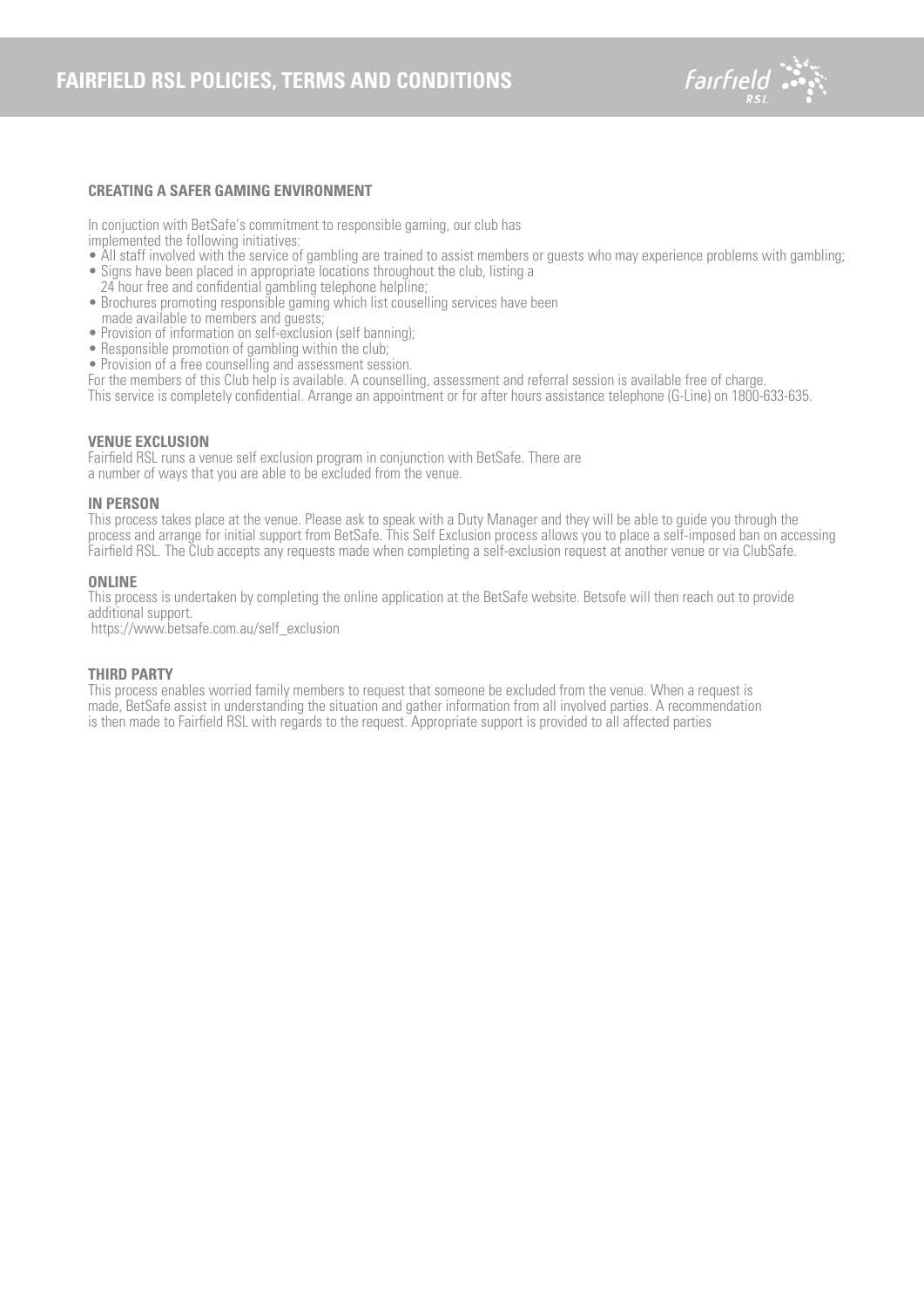### **RESPONSIBLE SERVICE OF ALCOHOL**

Fairfield RSL Club has adopted the following strategies for the Responsible Service of Alcohol:

- 1. House Policy providing the framework for the responsible serving of alcohol.
- 2. Training of Staff so that they implement and promote house policy.
- 3. Education of Patrons so that they understand the implications of and abide by the Responsible Service of Alcohol.
- 4. Prevention of under age drinking.
- 5. Promotion of safe transport options.

# **DRESS REGULATIONS**

Dress must be clean, neat and tidy at all times. Management's decision shall be final. The following dress is NOT PERMITTED at anytime.

- Untidy, torn or frayed clothing.
- Singlets, tank tops or brief midriff tops.
- T-shirts with offensive logo or motif.
- Lycra bike shorts.
- Thongs.
- No hats (ladies dress hats permitted).
- No baseball caps (ladies or gents).
- Studded, chained or spurred items.
- School Uniform, unless accompanied by an adult.
- Steel capped shoes or workboots
- Adults or children wearing football or soccer jumpers of any kind will not be allowed in the Club
- (except in conjuction with high profile sporting events e.g. Grand finals Olympics). The following dress is NOT PERMITTED AFTER 7.00pm
- Shorts without side pockets.
- Shorts without socks (short or long socks).
- Work overalls.
- Football jerseys, shorts or socks.
- Tracksuit pants.
- NOTES
- Items sold or distributed for promotional purposes permitted on night of issue only.
- Religious or cultural dress permitted.
- Knives or weapons of any kind are prohibited.
- Any person not conforming to dress regulations will be asked to leave. All Members and Guests are required to
- be neat, clean and appropriately attired at all times. Any decision concerning this

Club's dress regulations rests with the Board of Management.

### **POLICY FOR USE OF MOBILE PHONES AND CAMERAS WITHIN THE CLUB**

In view of ongoing changes in technology, Fairfield RSL has adopted the following policy relating to the use of mobile phones and cameras on Club premises. This policy is designed for the protection of our members, staff and visitors privacy and the Club's security. The Club prohibits the use of mobile phones and cameras in all toilets, locker rooms, and change rooms

within the Club. In addition the Club prohibits the use of cameras on our gaming floor.

Failure to comply will result in the mobile phone or camera being confiscated for the duration of your visit at the Club. Members and visitors are encouraged to alert staff if you observe mobile phones or cameras being used inappropriately.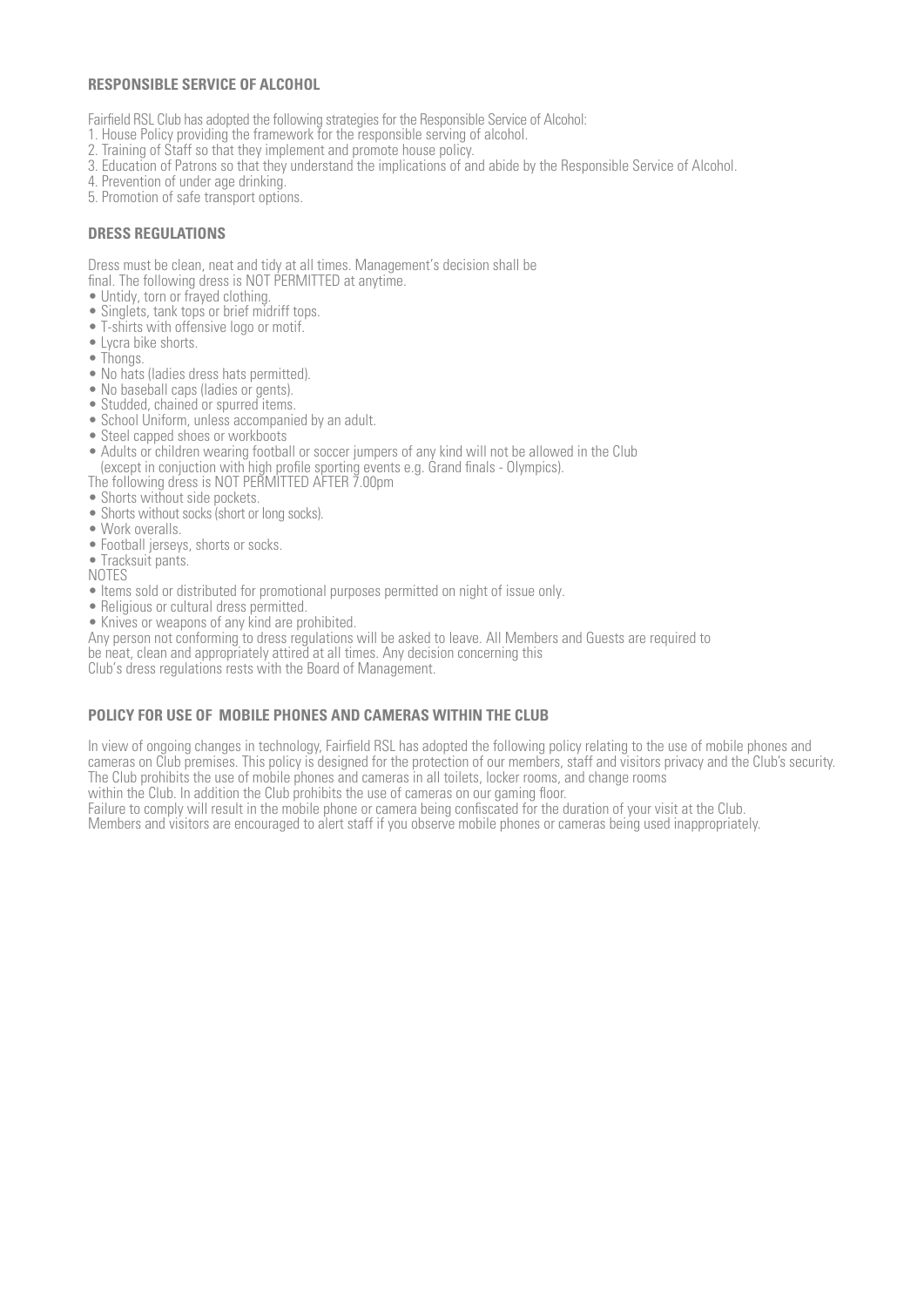### **POLICY FOR CHILDREN ON CLUB PROPERTY**

To ensure the safety of children at all times, Fairfield RSL has adopted the following policy relating to unattended children left on Club property.

The purpose of the policy is to ensure the safety of children at all times while on Club premises. A child or young person is at risk of significant harm if left unattended in a vehicle on club premises. The Club regards such behaviour by patrons as unacceptable conduct and police will be called. Leaving children unattended in a vehicle is a serious crime where the child is likely to become ill or emotionally distressed.

A person who leaves a child unattended in these circumstances risks a fine of up to \$22,000

(s.231 Children and Young Persons (Care and Protection) Act 1998).

#### Detection:

Designated Club staff should conduct regular patrols of the club car park.

#### Procedures:

- If staff suspect that a child has been left unattended, they should inquire of the child the whereabouts of their parent/guardian.
- If after assessing the situation, it is determined the child is in immediate danger, ie. suffering obvious distress as a result
- of heat stress, or is in risk of abuse, the Police should be called immediately and arrange for immediate release.
- A staff member will then stay with the child or escort the child to a nominated 'safe area'.
- The parent or guardian should be located.

Follow-up Action:

The child's parent or guardian should be located and the incident reported to the Chief Executive Officer, who in the case of a member, may cite them for misconduct or, in the case of a nonmember, ban them from the club. The patron will then be required to leave immediately. In addition to the above the following policy has been adopted for children on the premises:-

• Children are not allowed in The Peninsula Bar area (even when accompanied by an adult).

- The exception to this is to use the toilets and only if they are accompanied by an adult.
- Children should not be on our Club premises after 11.00pm (unless in a private event).
- The above 11.00pm curfew of children on premises applies to not just our restaurants, but the lobby /foyer area as well.
- Children whilst walking to any of our eateries must be accompanied by and closely supervised by an adult.
- Children when attending our restaurants should never be left unsupervised by adults.

# **CHILDREN IN RESTAURANTS**

Children are always welcome on our property, however, we do appreciate that you will respect fellow diners in relation to noise levels and workplace safety issues pertaining to unsupervised children in the busy areas of our restaurants. This is particularly relevant with wait staff carrying glass, heavy and sharp objects.

### **POLICY FOR LOITERING**

In maintaining a diligent approach to the safety, wellbeing and comfort of our staff and patrons Fairfield RSL has created a Loitering Policy. The Club prohibits groups of individuals and/or individuals loitering i.e. to linger idly or aimlessly, or linger on the premises with no intention to utilise our amenities.

Should a member or guest be found "loitering" on premises they will be asked to vacate the licensed premises with the possibility of citation to the Disciplinary Committee or placed on the "not to be admitted" list.

# **PRIVACY POLICY**

Fairfield RSL Club is subject to the Privacy Amendment Act 2000. The Act regulates and sets standards for the way we collect, use, keep secure and disclose personal information. It gives individuals the right to know what information an organisation holds about them and the right to correct that information if it is wrong.

The Club has a commitment to privacy and the safeguarding of member, visitor and Employee personal information. Personal information is any information relating to an individual, such as name, date of birth, address and contact details. It also includes any records from which an individual can be identified from its content, such as incident reports either physical or electronic.

Any request to access personal information should be directed to the Duty Manager. It is important that all employees of this organisation abide by the Club's Privacy Policy. All employees are required to treat all personal information they view in the course of their duties with the strictest confidentiality. Any Employees who is found to be accessing, using or disclosing personal information in any way other than is required in completing their duties will face serious disciplinary action up to and including termination.

The Club has a commitment to maintaining the privacy of employee's personal information. Only Club management can access an employee's personal details and only senior management can access employee records. For references the Club will only provide a statement of service / separation certificate stating the period of employment and the position the employee held. If the Club is contacted by a prospective employer the only additional information that will be provided is whether or not the employee would be considered for re-employment.

Player activity statements are available on request.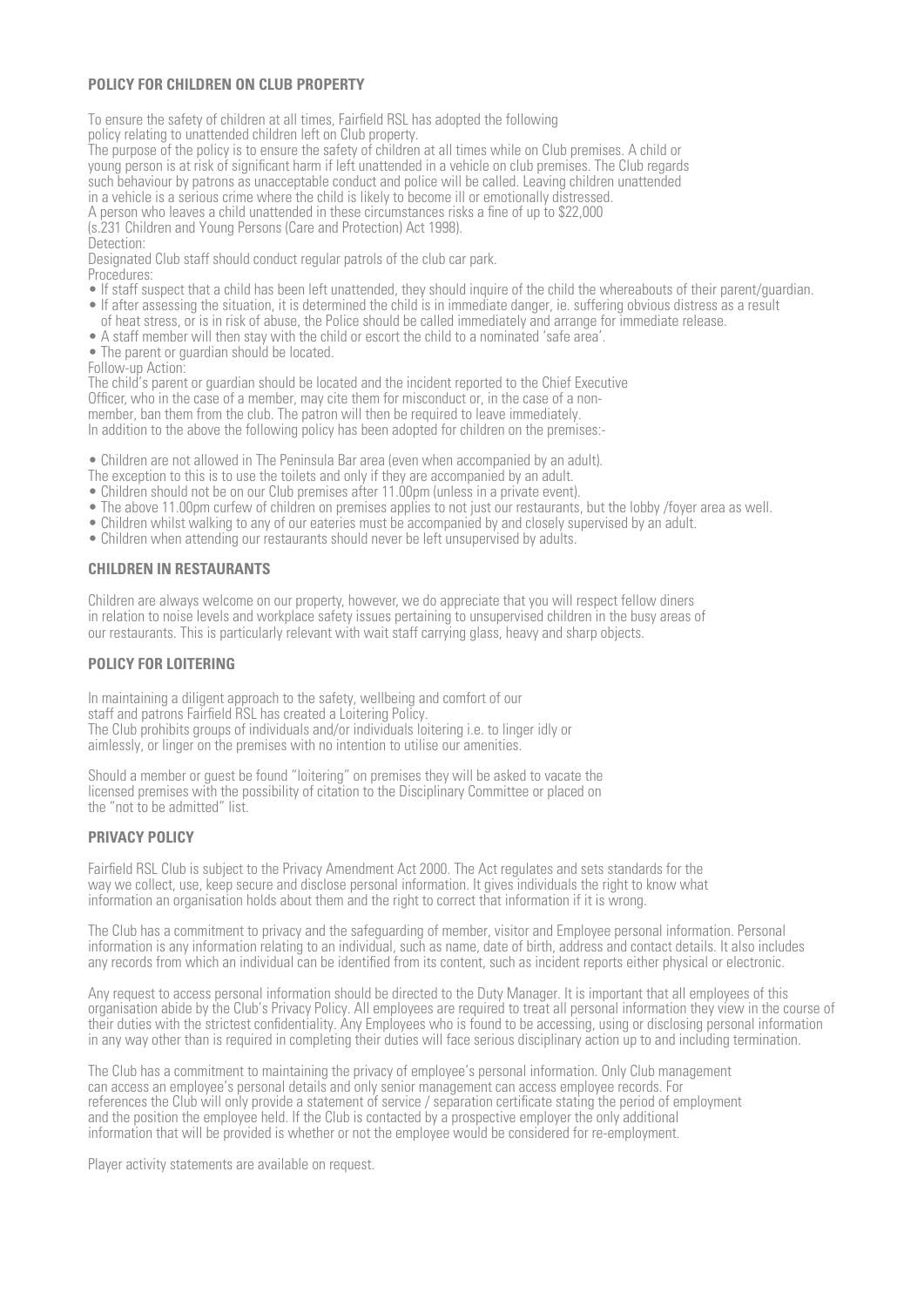

**BY-LAWS**

CITY OF FAIRFIELD RSL MEMORIAL CLUB LIMITED ABN 55 000 953 355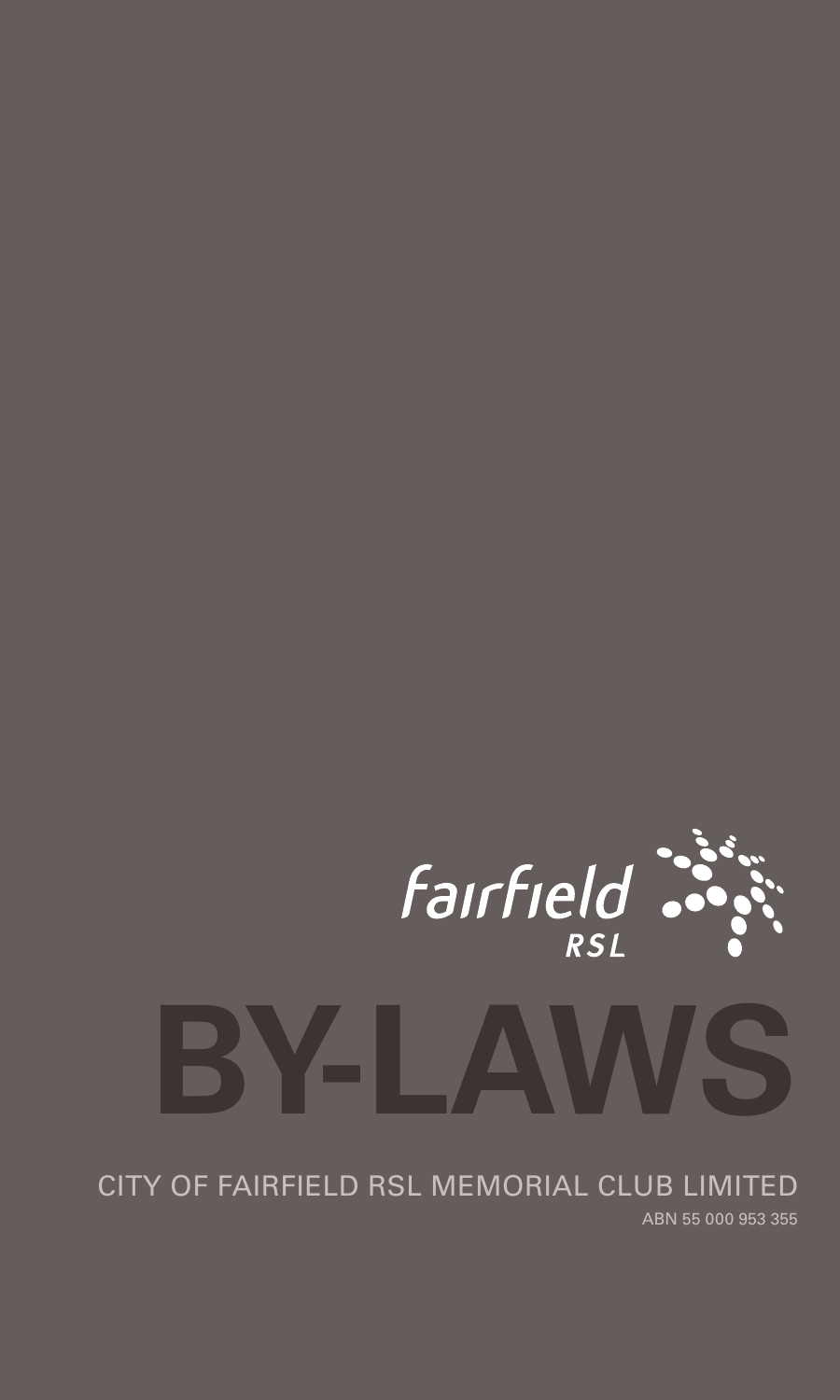# BY-LAWS OF CITY OF FAIRFIELD RSL MEMORIAL CLUB LIMITED

#### ABN 55 000 953 355

These By-Laws are made by the Board of Directors pursuant to Rule 41 of the Constitution of Fairfield RSL Memorial Club Limited ("the Club"). The Board of Directors may withdraw or amend these By-Laws at any time in its absolute discretion. Any change becomes operative immediately after it is displayed in any conspicuous place on the Club's premises

# 1. HOURS OF TRADING, SALE AND CARRYING AWAY OF LIQUOR

- 1.1 The Club's trading hours will be such as are from time to time specified by the Board of Directors, subject to the requirements of the Registered Clubs Act 1976 (and regulations) and the Gaming Machines Act 2001 (and regulations) and as displayed on the Club's noticeboard.
- 1.2 Members are prohibited from carrying away liquor from the Club's premises before 10.00am and after 10.00pm Monday to Saturday and before 10.00am and after 8.00pm on Sunday.
- 1.3 The Board of Directors or the Chief Executive Officer or, in his absence, the Duty Manager, may at their discretion instruct Club staff not to serve liquor to any person who in their opinion should not be served liquor.
- 1.4 Liquor will not be sold, supplied or disposed of on the Club's premises to any person under the age of 18 years.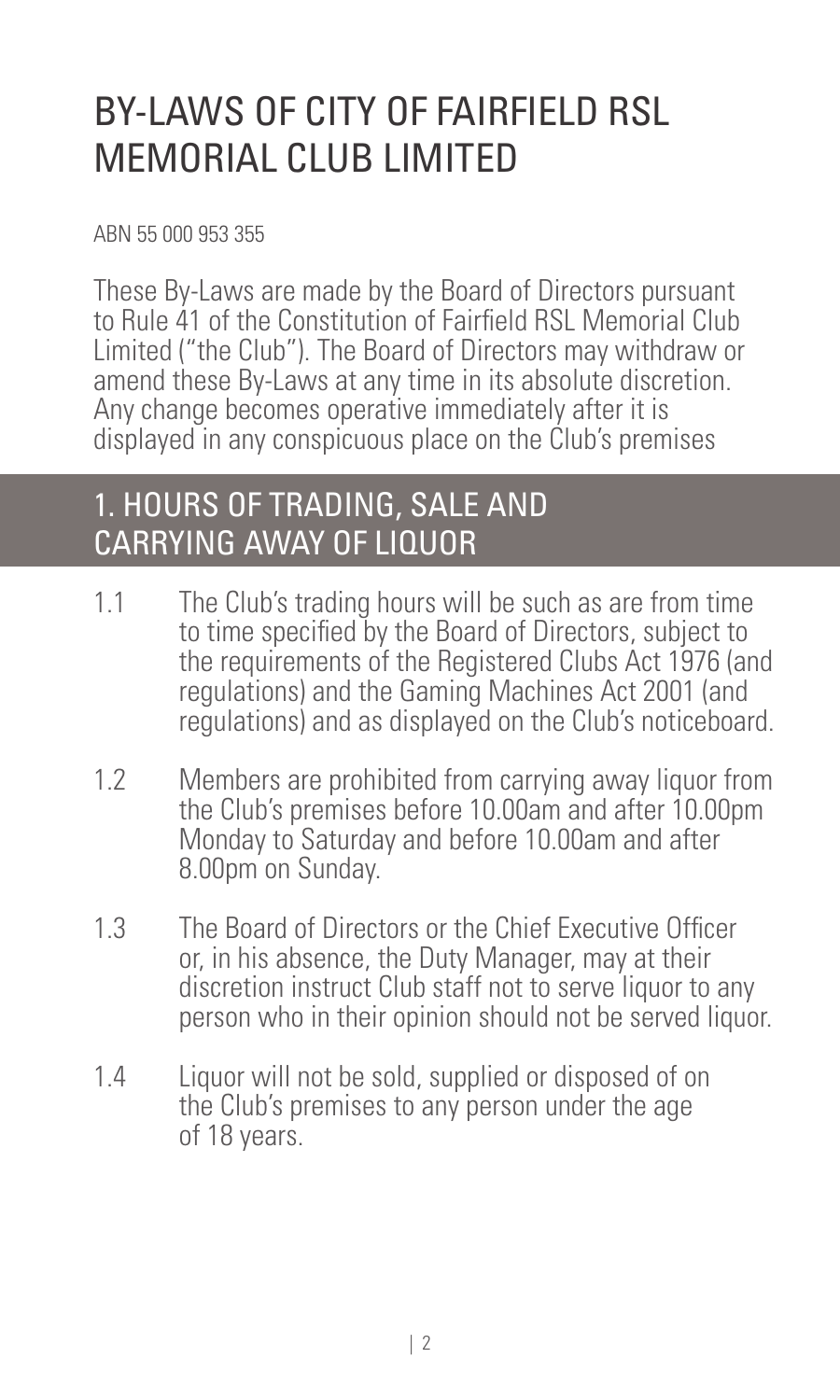# 2. MEMBERSHIP CARD

- 2.1 Every member will be supplied with a Membership Card, which must be shown on request to any officer or employee of the Club on entering the Club's premises or whilst on the Club's premises. The failure of any member to produce his or her membership card on request may result in that member being refused admittance or being asked to leave the Club's premises, as the case may be.
- 2.2 All membership cards remain the property of the Club and must be returned to the Club upon cessation or suspension of membership, or on demand.
- 2.3 Each member must not allow another person to use his or her membership card. Lost or stolen membership cards must be promptly reported by the relevant member to the lobby area staff, the Chief Executive Officer or Duty Manager.

# 3. DRESS RULES

- 3.1 Subject to particular dress rules in place from time to time, a suitable standard of dress must be observed at all times in the Club's premises.
- 3.2 The Club's dress rules are subject to change from time to time without notice. The dress rules will be displayed at the front lobby and in each edition of "The Field" Club Magazine. Members are required to comply with applicable dress rules. i) Untidy, torn or frayed clothing
	- ii) Singlets or muscle shirts not permitted
	- iii) T-shirts with offensive logo or motif rubber thongs not permitted
	- iv) Lycra bike shorts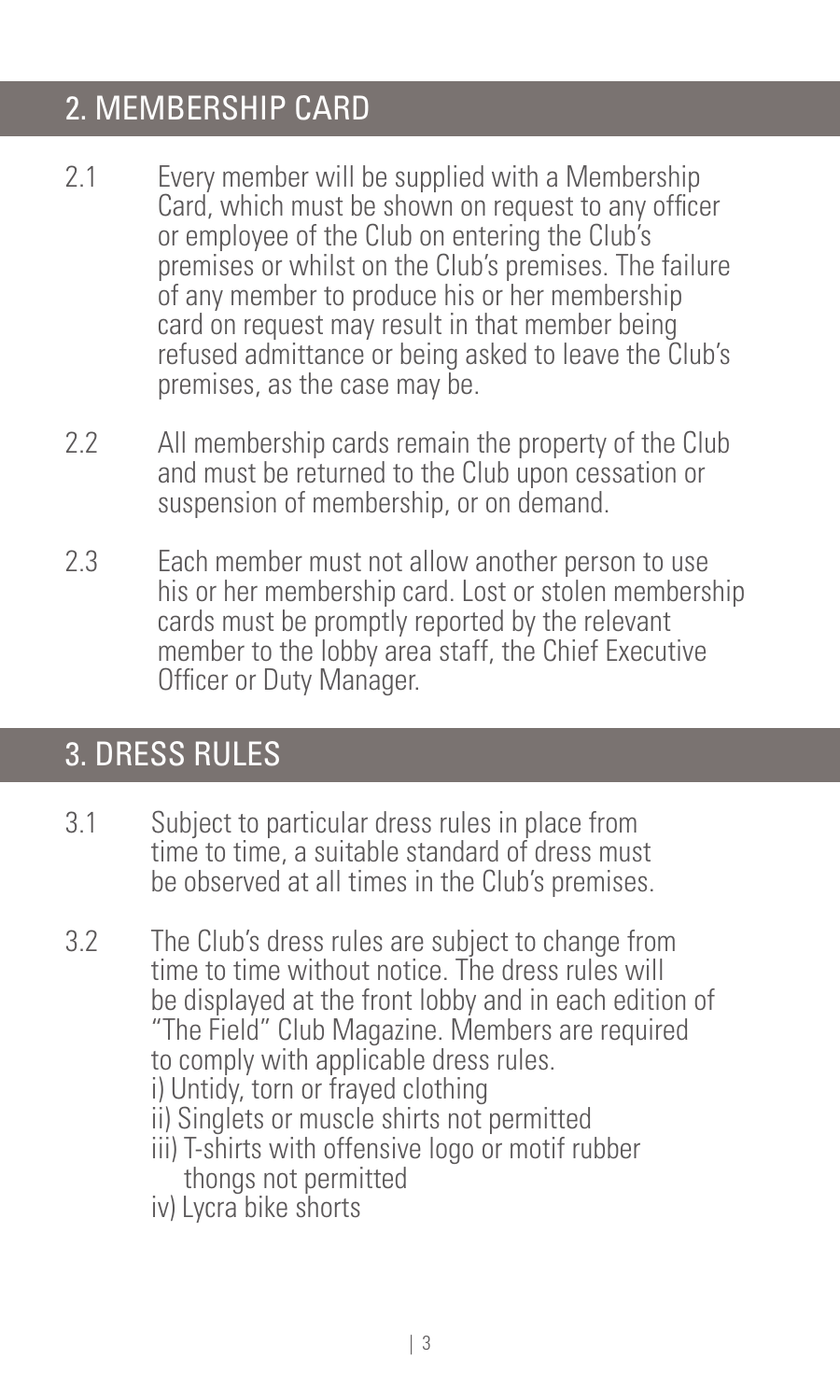- v) No baseball caps (ladies or gents)
- vi) No hats (Ladies dress hats permitted)
- vii) Studded, chained or spurred items
- viii) School uniform, unless accompanied by an adult
- ix) Football shirts, shorts or socks including soccer, rugby league, rugby union and AFL not permitted. This ban also applies to overseas sporting teams or clubs
- 3.3 The following dress is not permitted after 7:00pm i) Shorts without socks (short or long socks)
	- ii) Work overalls
	- iii) Steel cap boots
	- iv) Tracksuit pants
- 3.4 All male persons who enter the Club's premises are required to remove their hats or caps. Male members and male guests of members are not permitted to wear head gear unless that apparel is demanded by religious adherence or medical requirements.
- 3.5 The Chief Executive Officer, Duty Manager or door person may refuse entry to the Club's premises or require a member and/or guest to leave the Club's premises if in their opinion the member and/or guest is not suitably attired as required by this By-Law or the applicable dress rules in place from time to time.

# 4. GUESTS

- 4.1 Members other than Junior Sporting Members may introduce visitors to the Club's premises and upon entering the premises, must sign the quest's name and address and the Member's own name and club membership number in the book kept for that purpose.
- 4.2 A guest must at all times remain in the reasonable company of the Member who introduced that guest. A guest must not remain on the Club's premises any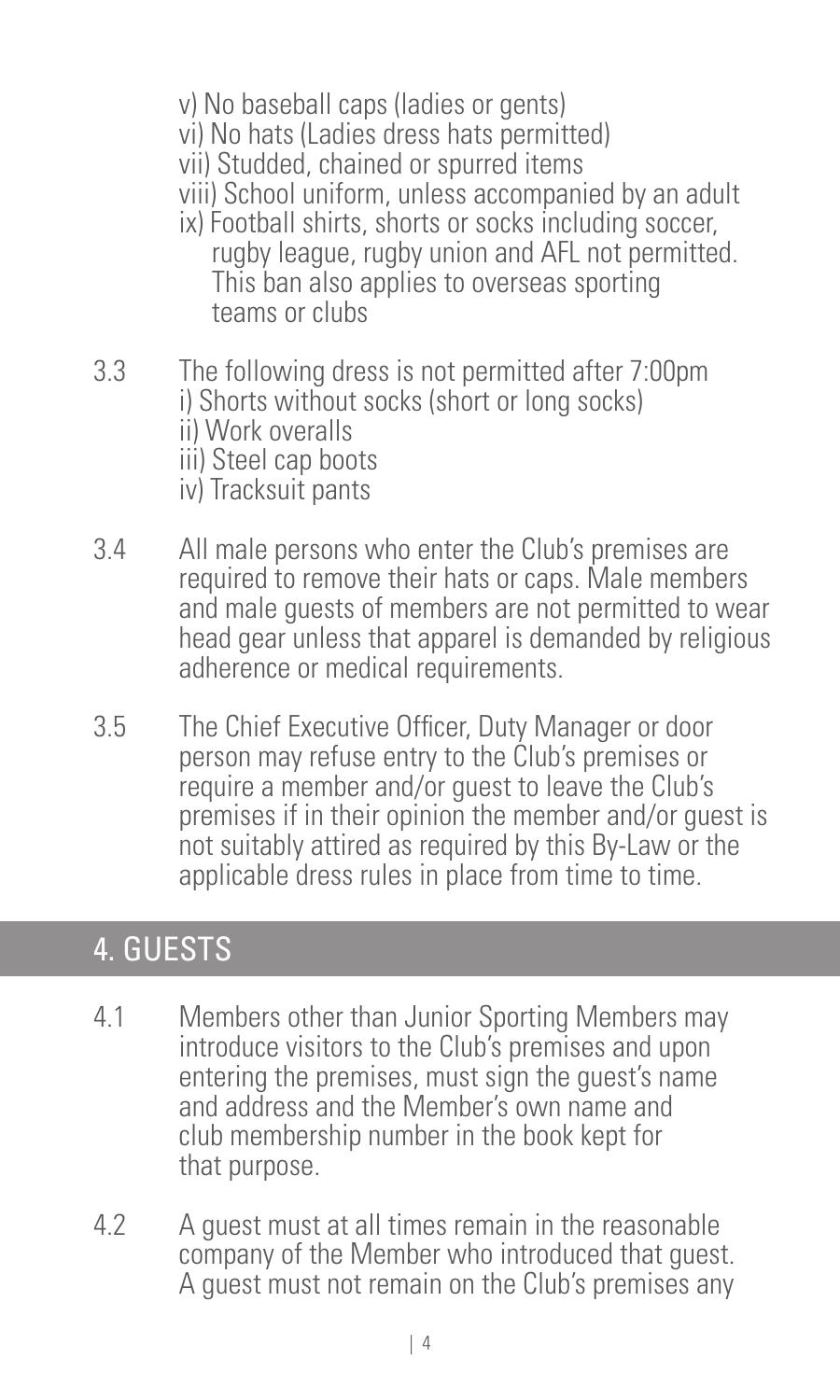longer than the Member who introduced that guest.

- 4.3 Members will not be paged to the entrance foyer for the purpose of signing in quests.
- 4.4 Members will be responsible for the conduct of their guests at all times.

### 5. MINORS (PERSONS UNDER THE AGE OF 18 YEARS)

- 5.1 Junior Sporting Members may be allowed onto the Club's premises except bar areas and gaming machine areas or pursuant to an authority granted and conditions imposed by the Licensing Court of New South Wales under section 22A of the Registered Clubs Act.
- 5.2 Junior Sporting Members and persons aged under eighteen (18) may be allowed in a bar area for the purpose of attending a sporting activity, trophy or awards ceremony or supervised school activities.
- 5.3 A minor who is a guest of a full, provisional or honorary member may be allowed in a dining area but only whilst meals are being served in the dining area, subject to any authority granted and conditions imposed by the Licensing Court of New South Wales under section 22 of the Registered Clubs Act. At all times the minor must remain in the reasonable company of the full, provisional or honorary member and must leave the Club's premises with the member.
- 5.4 A minor who is a guest of a temporary member may be allowed in a dining area but only whilst meals are being served in the dining area, subject to any authority granted and conditions imposed by the Licensing Court of New South Wales under section 22 of the Registered Clubs Act. The minor must remain in the company and immediate presence of the temporary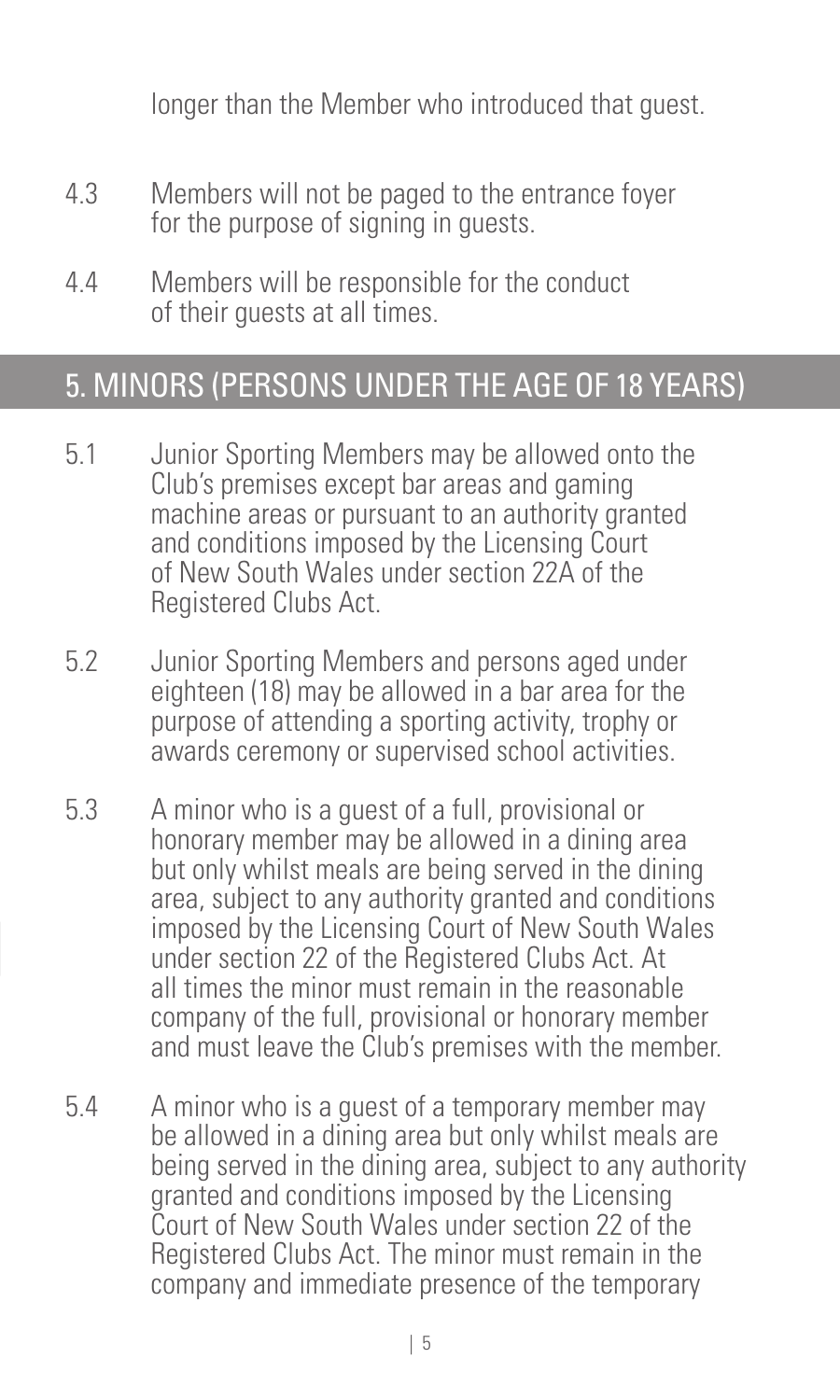member at all times. The minor may only be admitted as a guest of a temporary member who is a responsible adult in relation to the minor (eg. a parent, step parent or guardian). The minor must leave the Club's premises with the temporary member.

- 5.5 Minors attending a function approved by the Board of Directors and approved under section 23 of the Registered Clubs Act may only access those areas of the Club's premises approved by the Licensing Court of New South Wales and subject to any conditions under section 23AA of the Registered Clubs Act and any conditions imposed by the Court.
- 5.6 A minor attending a function must remain in the appropriate legislative areas of the Club and must be accompanied by a responsible adult.
- 5.7 These By-Laws are subject to any changes made to the Registered Clubs Act and regulations. Further, applicable conditions imposed by the Registered Clubs Act and regulations (as amended) and/or the Licensing Court of New South Wales for the attendance of minors in the Club's premises including for the purpose of attending any function, must at all times be observed by the person who accompanies the minor in the capacity of a responsible adult. Any responsible adult failing to observe the applicable conditions of Registered Clubs Act 1976 and regulations (as amended) or Licensing Court of New South Wales may be asked to leave the Club's premises with the minor whom he or she accompanied.
- 5.8 Persons under the age of 18 must not be entered into the guest book by any member.

# 6. CARPARK

6.1 Members and guests using the Club's car park(s) will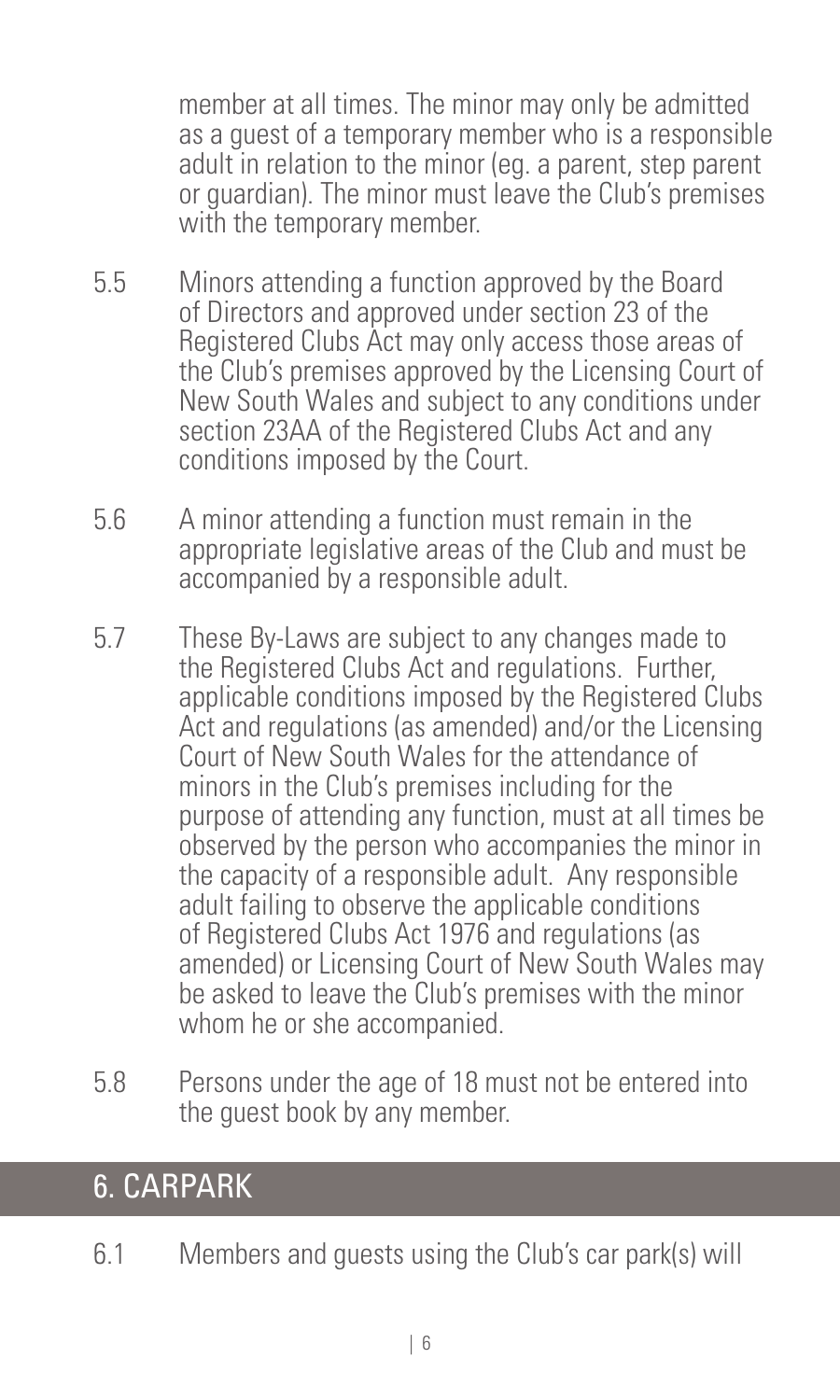park their vehicles so as not to prevent entry to, or exit from, the car park(s).

- 6.2 Members and guests of the Club will not occupy car spaces designated for specific members or employees of the Club or car spaces designated for disabled drivers.
- 6.3 Members and guests must vacate the car park(s) as soon as possible after leaving the Club's building and not create unnecessary noise which may cause annoyance to residents living in the near vicinity. Whenever there is a car park attendant on duty, members and guests must obey any instruction given by the attendant.

### 7. ANIMALS

7.1 No animal will be permitted on the Club's premises at any time other than guide dogs or those animals used by entertainers engaged by the Club from time to time.

#### 8. CLUB PROPERTY

- 8.1 No article or property of the Club may be removed from the Club's premises without the prior approval of the Chief Executive Officer of the Club.
- 8.2 Any member or guest breaking or damaging any furniture or other property of the Club may be required by the Board of Directors to pay for such damage.
- 8.3 No member will remove or in any way cut or damage any newspaper, book, pamphlet or magazine which is the property of the Club.
- 8.4 No Sub Club (including Youth Club) are permitted to use the Galton Hall or Club premises for practice on Anzac Day, Commemoration Sunday or Remembrance Day under any circumstances.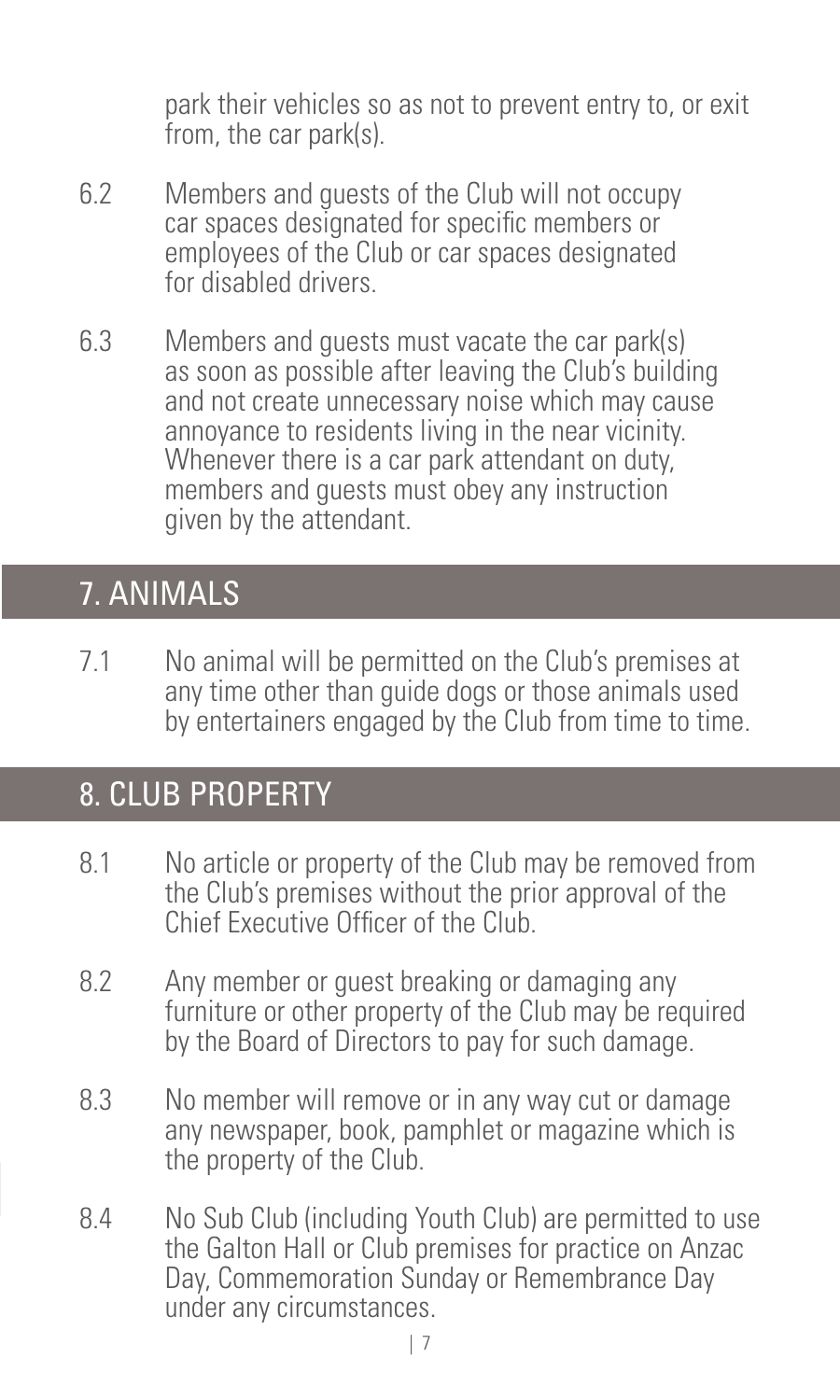# 9. GAMBLING

9.1 Subject to the operation of gaming machines, no betting or gambling of any description is permitted on the Club's premises except on Anzac Day when special regulations will apply to Keno and Two Up. Selling of raffle tickets or conduction of competitions or raffles, without the prior consent of the Board of Directors. is prohibited.

# 10. GAMING MACHINES

- 10.1 These conditions regulate and limit the rights and obligations of anyone who plays a gaming machine in the Club. You should read them before playing any machine. Do not play any machine if you do not understand and accept all of these conditions.
- 10.2 No patron is required to participate. Any playing of machines is at your sole option, discretion and risk.
- 10.3 Player information brochures are available. Please ask if you would like to know how to get one. Player brochures are for general information only and if there is any inconsistency with these conditions, then to the extent of the inconsistency these conditions prevail.
- 10.4 You should not play any machine unless you completely understand:
- (a) how you have to pay to play it, and<br>(b) the combinations that you would ha
- the combinations that you would have to get to win a prize.
- 10.5 If you disagree with anything done by the Club in connection with a prize or the playing of a machine, please ask about the Club's complaint handling **procedures**
- 10.6 Machines must not be played by anyone under the age of 18 years.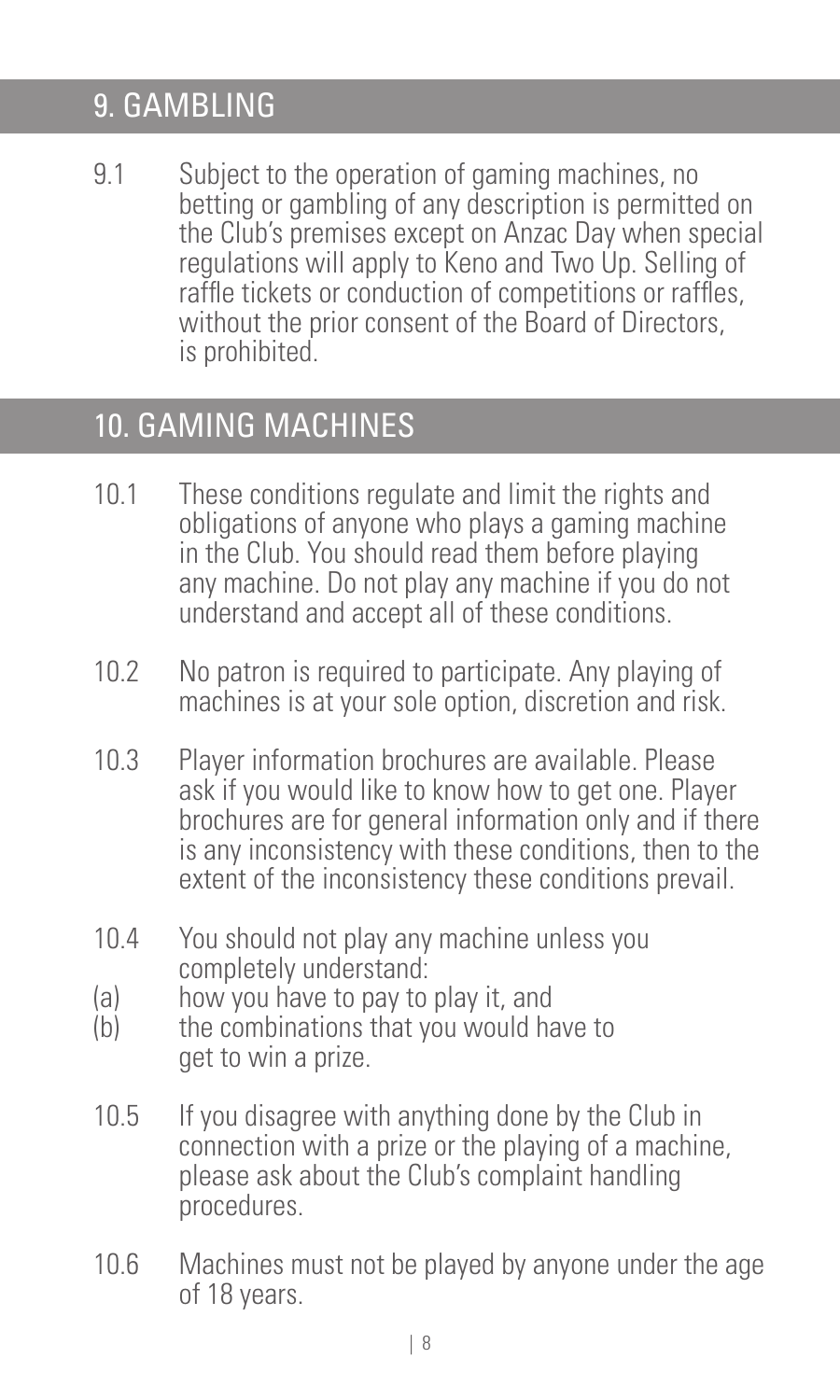- 10.7 These conditions cannot be varied for you personally except by a document that sets out the change(s), expressly refers to these conditions and is signed by an authorised Club Officer.
- 10.8 These conditions apply even where there are separate conditions stipulated for a particular machine or promotion or prize, except only where (and to the extent that) the Club expressly states in writing that it is amending these conditions.
- 10.9 Payment may be withheld and the Police called if in the Club's opinion a machine or the circumstances show any sign of use of or interference with the machine which is unlawful or in breach of these conditions or the Club has any reasonable suspicion of play in breach of these conditions or which is otherwise improper.
- 10.10 A prize will not be paid or awarded where in the Club's reasonable opinion it arises as a result of a machine malfunction or where the winning combination showing has not been registered in the machine. The Club's decision is final.
- 10.11 Various legal requirements binding on the Club in some circumstances are mandatory and cannot be varied. If any such requirement is inconsistent with these conditions then the legal requirement prevails but only to the extent of the inconsistency.
- 10.12 You must not play any machine which the Club has marked as "out of order" or otherwise in some way marked or indicated as withdrawn from play. The Club will not pay any prize won on any such machine.
- 10.13 At any time when requested by the Club a player must provide their full name and address plus details of the basis on which they are on the Club's premises, with such documentary proof as the Club reasonably requires. The Club may prevent you from playing or continuing to play any machine if you do not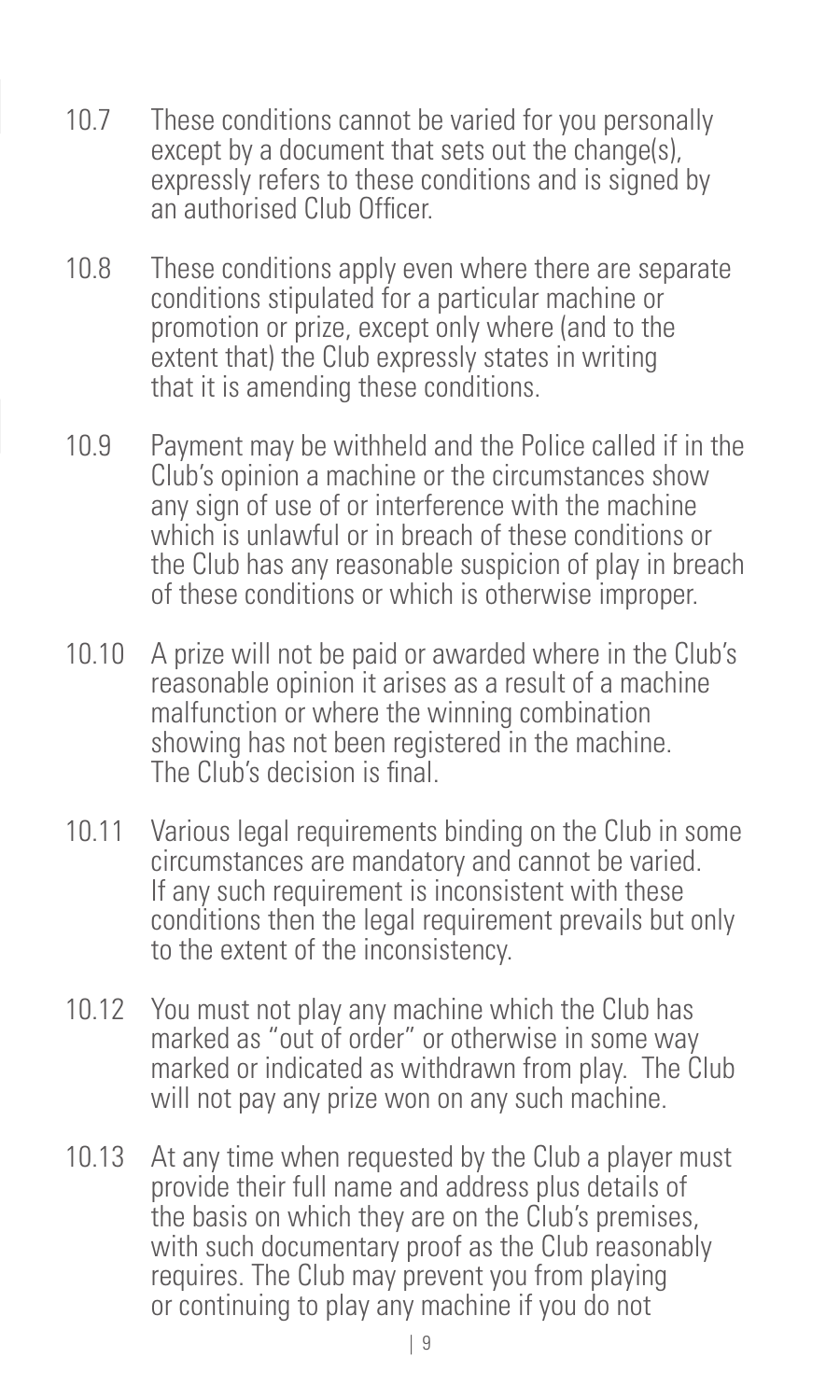satisfactorily comply with this requirement.

- 10.14 Club employees and former employees, and contractors and suppliers to the Club (and their officers and staff) must observe all relevant restrictions imposed by the Club from time to time regarding such persons. Without limiting those general words, an employee must not play machines whilst on duty nor during meal or rest periods or other breaks from duty. Prizes won by an employee or former employee, or by a contractor or supplier (or one of their officers or staff) when playing a machine in breach of this condition, will not be awarded or paid.
- 10.15 Only coins and notes of Australian legal tender are to be used to play a machine and that must be in accordance with the particular requirements of the particular machine as noted on that machine.
- 10.16 You may reserve not more than one machine at a time and then for a maximum of 15 minutes. However, the Club may in any particular case decide in its discretion not to allow a machine reservation to continue. The Club has no liability to you if you reserve a machine but for any reason that machine is played by some other person. The Club may in its discretion but without limiting the other provisions of this condition, allow particular types of players to reserve more than one machine or to reserve a machine for a longer period.
- 10.17 The Club may reserve any number of machines for the exclusive use of full members or for a particular promotion or activity. If you are not entitled to play a machine under any such particular arrangement then you are not entitled to claim any prize won on the machine whilst it is so reserved.
- 10.18 A prize will not be paid unless the winning combination is seen by an authorised staff member of the Club and verified for payment according to the Club's standard procedure for paying prizes.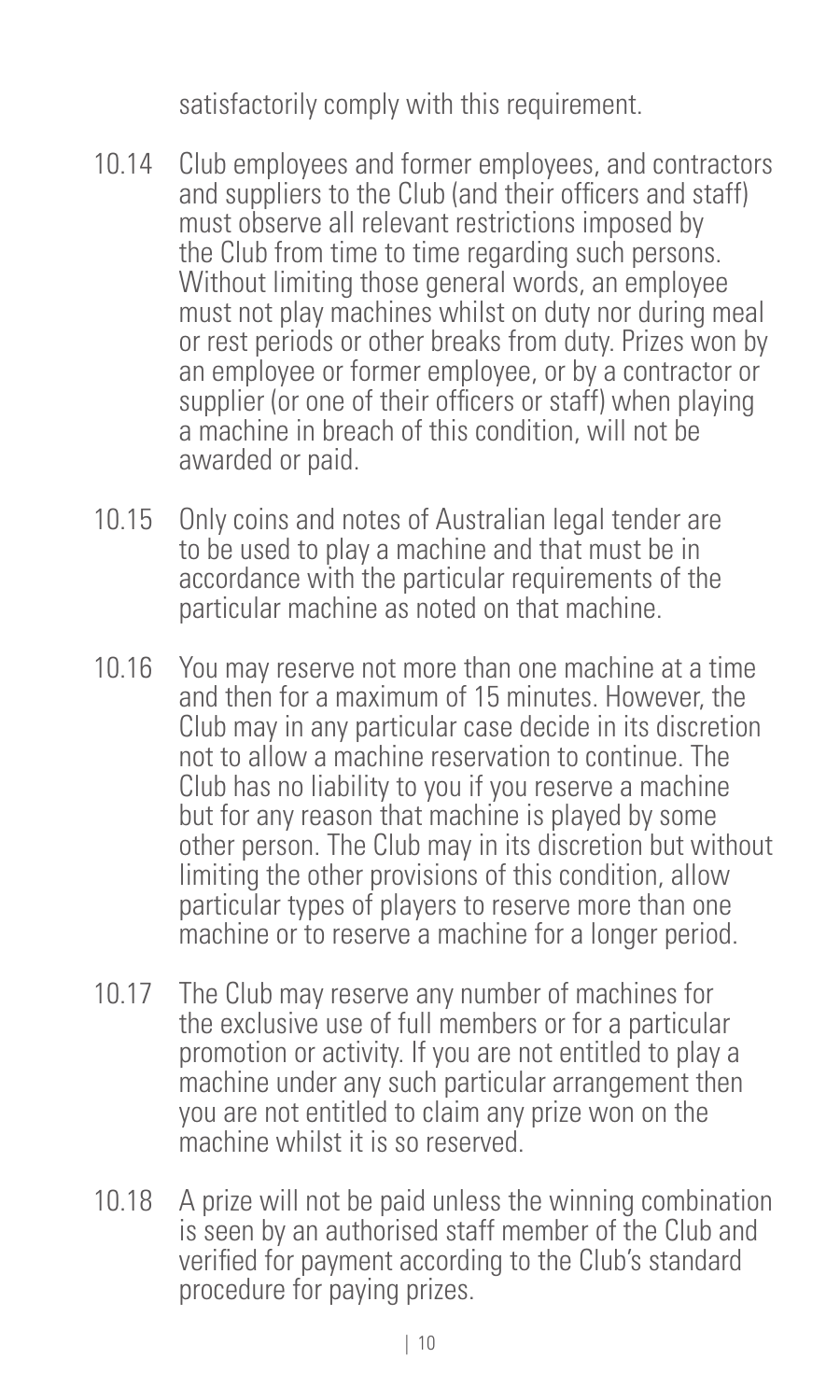- 10.19 A prize will not be paid if it is won before the opening time of the Club, or after the announced closing time of the Club.
- 10.20 The Club has the right to ensure that every prize, short pay and machine refill is played off.
- 10.21 The Club may refuse any person the right to play or to continue to play a gaming machine, in its discretion at any time without giving any reason.
- 10.22 You must immediately report to an authorised Club staff member, any machine that is able to be operated without using the correct legal tender or without reducing the credit meter by an appropriate amount or that is malfunctioning in any other way, and you must stop playing that machine.
- 10.23 You must also immediately report to an authorised Club staff member, any machine that overpays or pays other than the correct amount for a winning combination, and you must stop playing that machine.
- 10.24 Any property, including money, left by players in or on an unattended machine must be reported and returned to the Club for appropriate action.
- 10.25 If you do not report a malfunction as required then you may be liable to the Club for damages suffered by the Club as a result.
- 10.26 You must not tilt, rock, move, damage or interfere with a machine or do anything calculated or likely to interfere with the normal operation of a machine, or do anything prohibited by law.
- 10.27 Cheating in relation to a machine is a very serious criminal office carrying a maximum penalty of \$11,000.00 or imprisonment for 12 months, or both, for each offence.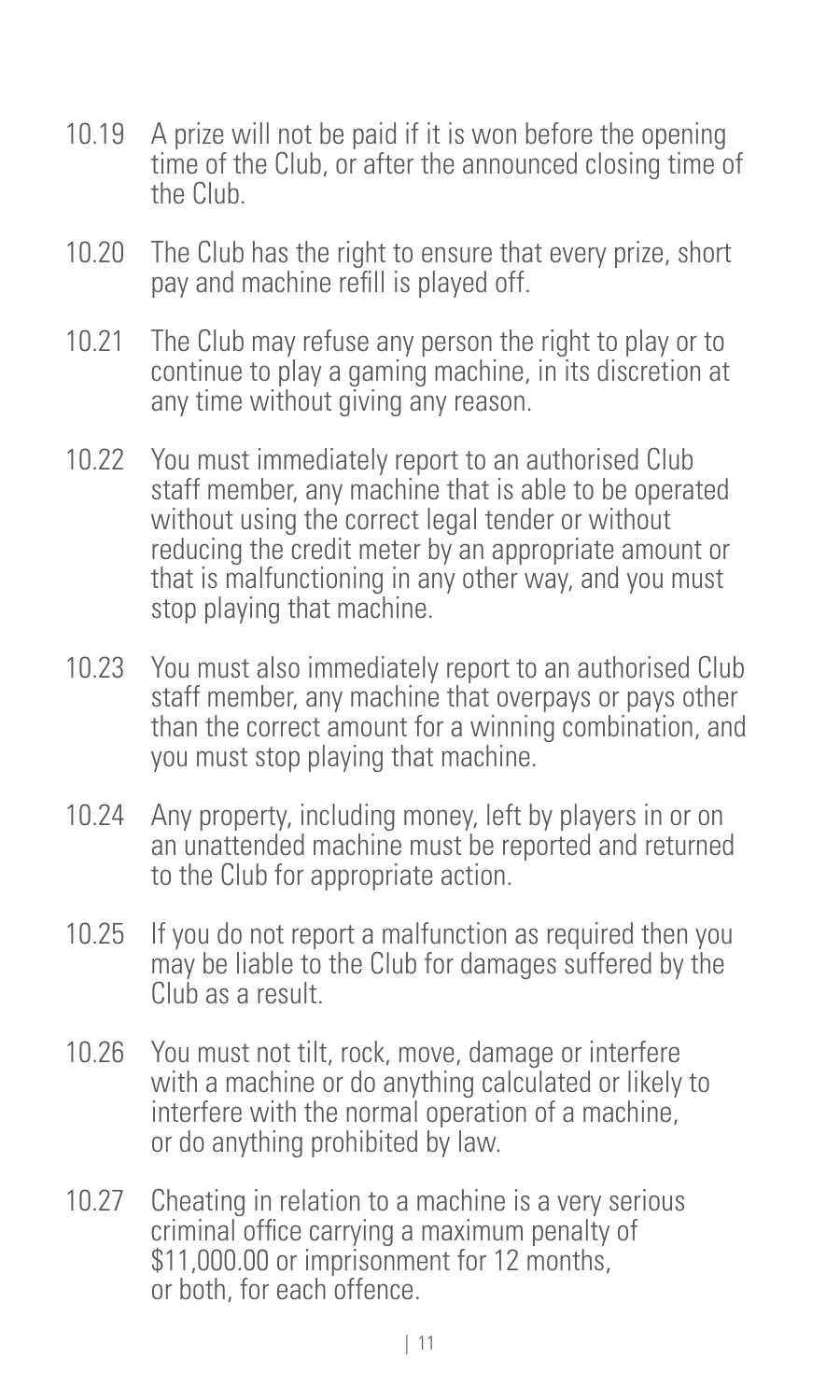- 10.28 Prizes are not payable to any player, and may not be claimed by any person, who is under the age of 18 years or who is not either a financial member; provisional member; temporary member; or honorary member; or a bona fide guest of a member on the premises in compliance with all requirements of the law and the Club's Constitution and playing the machine in the reasonable company of the member concerned.
- 10.29 Prizes or accumulated credits over \$2000.00 will, and prizes of less than that amount may, be paid by crossed cheque payable to the prize winner, or by EFT where that is requested by the prize winner and those means are available to the Club.
- 10.30 Monetary prizes and stored or accumulated credits will be paid within 48 hours of a request for payment from the prize winner. The Club in its discretion may pay part of a prize, or of stored or accumulated credits, in advance of paying the balance.
- 10.31 A prize may be awarded in a non-monetary form. Where a prize is awarded in a non-monetary form there is no option to take the prize in any other non-monetary form except as the Club may have separately specified in writing for any particular machine or promotion. The prize winner does have the choice of being paid in money instead. The prize will be awarded as stated in the Club's published information, or if no time has been specified then within 48 hours of a request from the prize-winner.
- 10.32 Where a prize is not awarded or paid immediately after the prize-winner has requested it, the Club will give the prize-winner a written acknowledgment of the prizewinner's entitlement to the prize.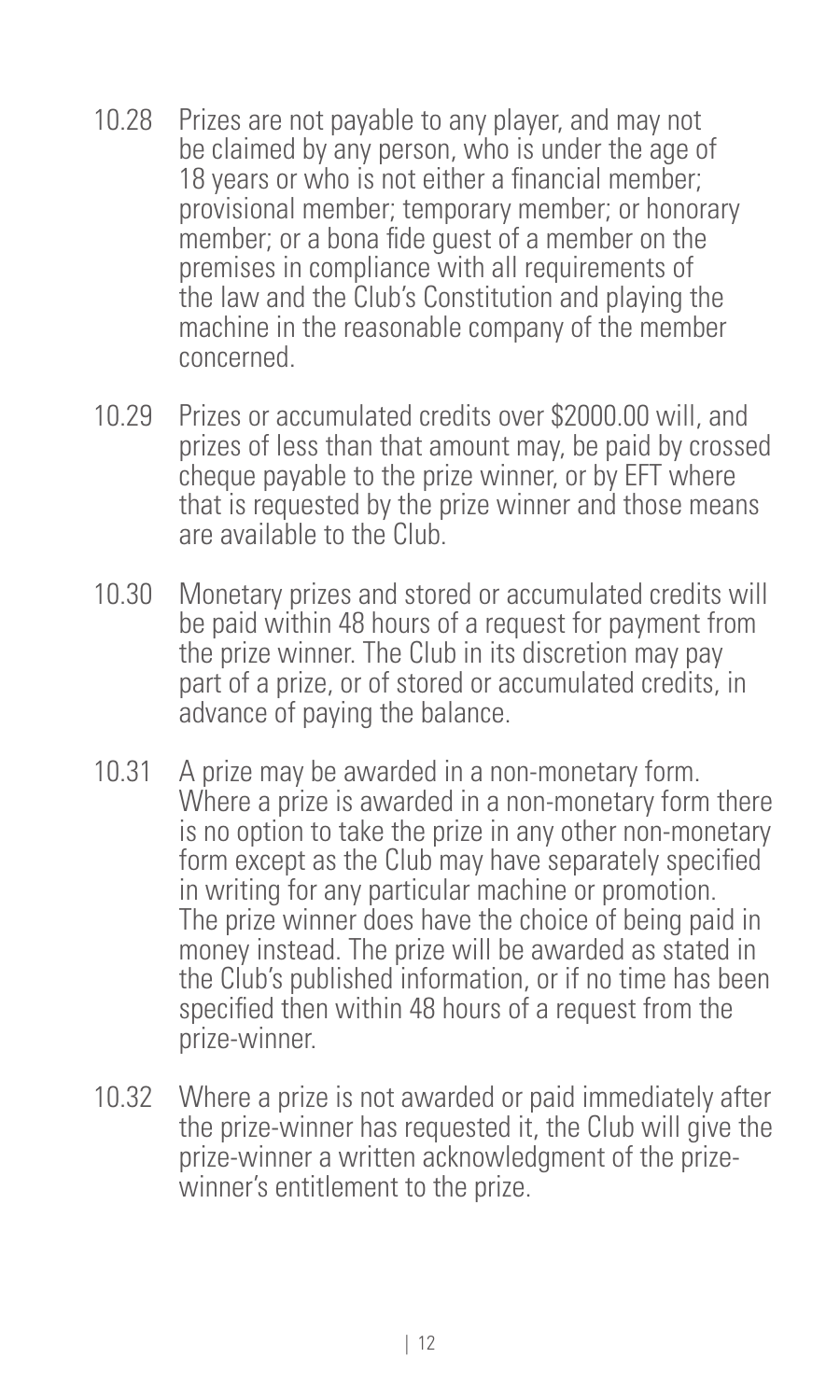- 10.33 For a monetary prize, the Club will pay the prize-winner an amount equal to but not exceeding the value of the credits accumulated by the prize-winner from playing the relevant machine.
- 10.34 Except as specified by the Club will pay the prizewinner an amount equal to but not exceeding the value of the credits accumulated by the prize-winner from playing the relevant machine.
- 10.35 If the Club offers any machine which is operated as part of an inter-club linked gaming system (no matter what that system is named) then:
- (a) to the maximum extent permitted by law, progressive jackpots (and other similar prizes) are payable by TAB Limited or other operator of the linked gaming system alone and the Club has no liability to pay, and gives no representation or warranty concerning, any such jackpot, prize or other benefit offered by that operator;
- (b) any other specific conditions applicable to the relevant linked gaming system, including those notified by the operator of the linked gaming system, apply. If there is any inconsistency, then as between you and the Club (except as any other conditions promulgated by the Club may expressly provide) these conditions prevail to the extent of the inconsistency to maximum extent permissible at law;
- (c) the Club may if it chooses act as the representative or agent of the linked gaming system operator, e.g. to facilitate payment of a progressive jackpot or prize. However, that does not waive or affect these conditions, all of which continue to apply.
- 10.36 The Club may immediately withdraw a machine or any progressive system from play if the Club in its absolute discretion suspects a malfunction. If the machine is of a progressive type then the Club will have the machine repaired as soon as practicable.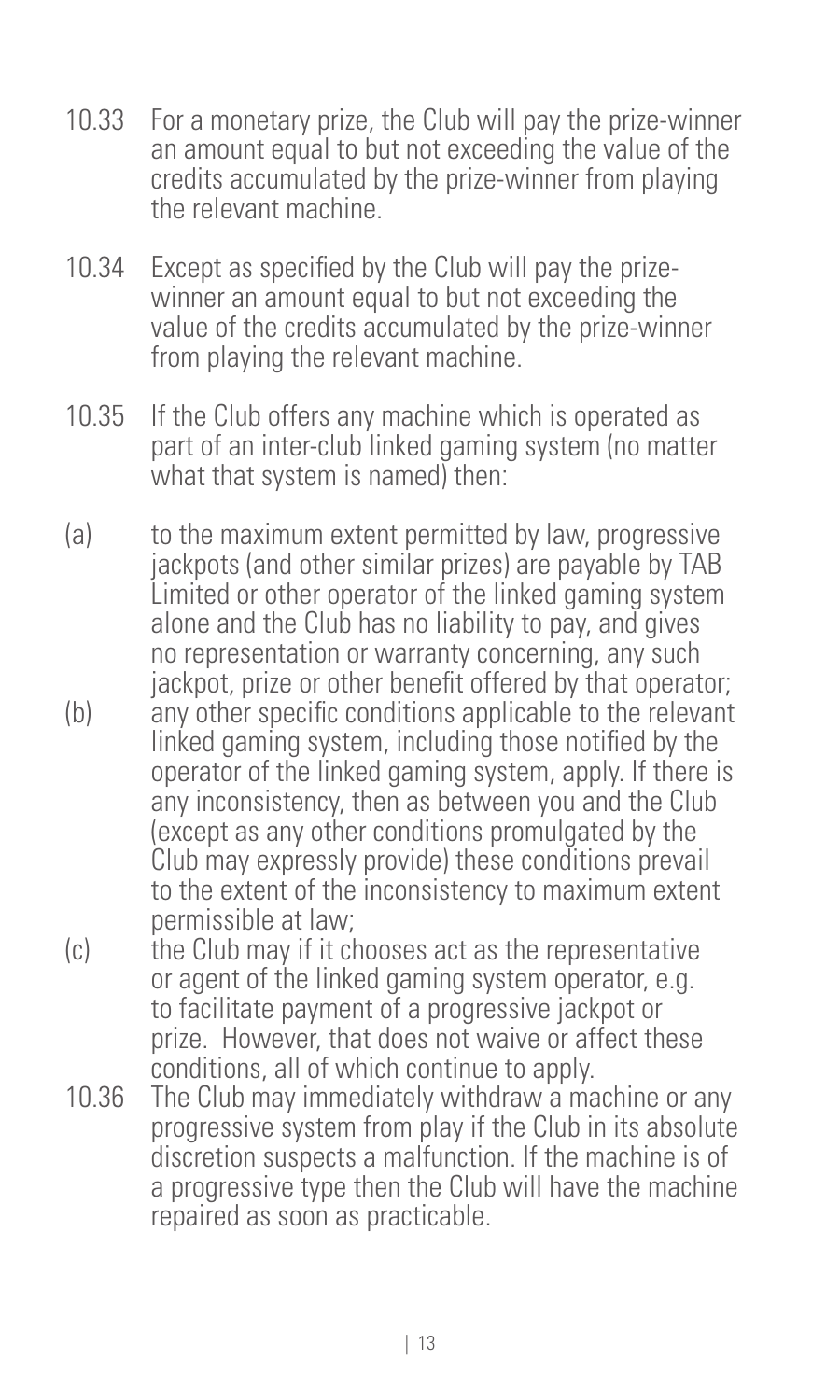- 10.37 Only the actual prize-winner may claim or receive payment of a prize. They must do so in person at the Club's premises. The Club may in its absolute discretion waive this condition.
- 10.38 If the Club in good faith pays or awards a prize to someone appearing to the Club to be or to duly represent the prize winner, then to the maximum extent permitted by law that payment or award fully discharges the Club from all liability to the prize-winner in relation to that prize.
- 10.39 If the Club provides any gaming machine ticket (as defined in the Gaming Machines Regulation 2002 as may be amended from time to time) then:
- (a) The ticket may only be redeemed at the place or places at the Club's premises which are designated by the Club.
- (b) The ticket may be redeemed at the Club's election for cash or by cheque or both.
- (c) The Club may refuse to redeem the ticket if the Club is not satisfied that the person claiming in respect of the ticket is entitled to the ticket or if that person does not provide documentary proof of identity and their signature and provide and let the Club take from that documentary proof of identity the following information – their full name and address; the identifying numbers or letters of the document proving their identity; and the full name, address and signature of the person claiming in respect of the ticket (if different to the person presenting the ticket).
- (d) Claims may be made for unclaimed tickets at any time when the Club is open for trading.
- 10.40 The Club may still publish information relating to the type or value of any prize won and the venue or geographic location where it was won, even if the prize-winner requests in writing that nothing disclosing the prize-winner's identity be published.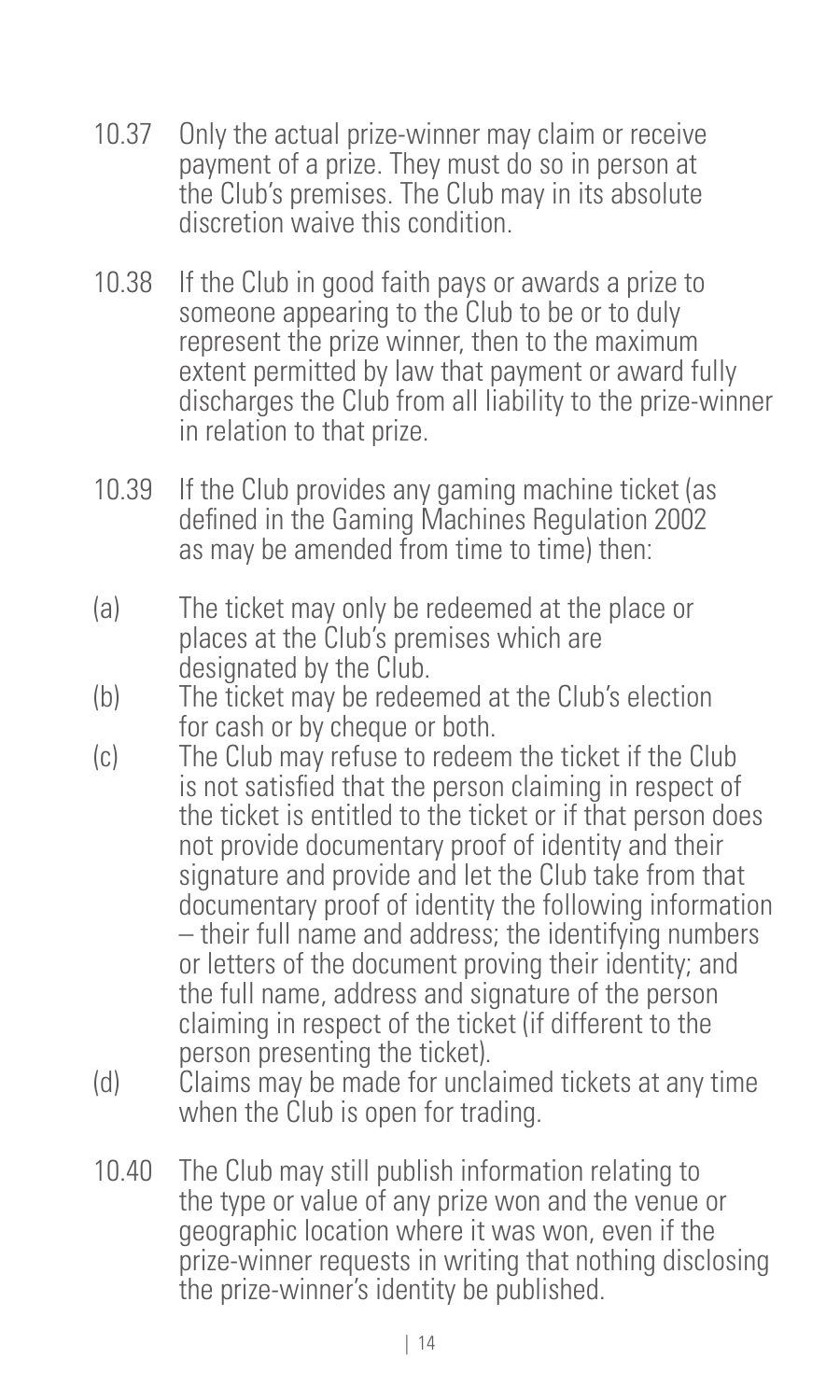- 10.41 By accepting or redeeming a prize, a prize-winner consents to use of their name and likeness for marketing purposes (until they request the Club in writing given to the Club or an employee of the Club that anything disclosing their identity not be published), based on the winning of the prize and without additional compensation.
- 10.42 Nothing in these conditions affects anything contained in any Self-Exclusion Deed which you may sign.The Club is entitled to rely on every provision in any Self-Exclusion Deed signed by you (whether or not the deed is titled as a Self-exclusion Deed), despite anything in these conditions.
- 10.43 Any other specific conditions applicable to any particular machine, promotion or prize apply. If there is any inconsistency, then (except as those other conditions may expressly provide), these conditions prevail to the extent of the inconsistency.
- 10.44 A member who breaches any of these conditions is liable to disciplinary action by the Club in addition to any disqualification from claiming a prize and any other lawful penalty. A non-member who breaches any of these conditions is liable to be ejected from the Club's premises. Nothing in this condition limits the Club's other legal rights in relation to a breach of these conditions.
- 10.45 The Club may withdraw or amend these conditions at any time in its absolute discretion. Any change becomes operative immediately it is displayed anywhere at the Club.
- 10.46 Any person violating these gaming machine By-Laws may be asked to leave the Club and if the person is a member, that person may be liable to suspension or other disciplinary action under the Club's Constitution.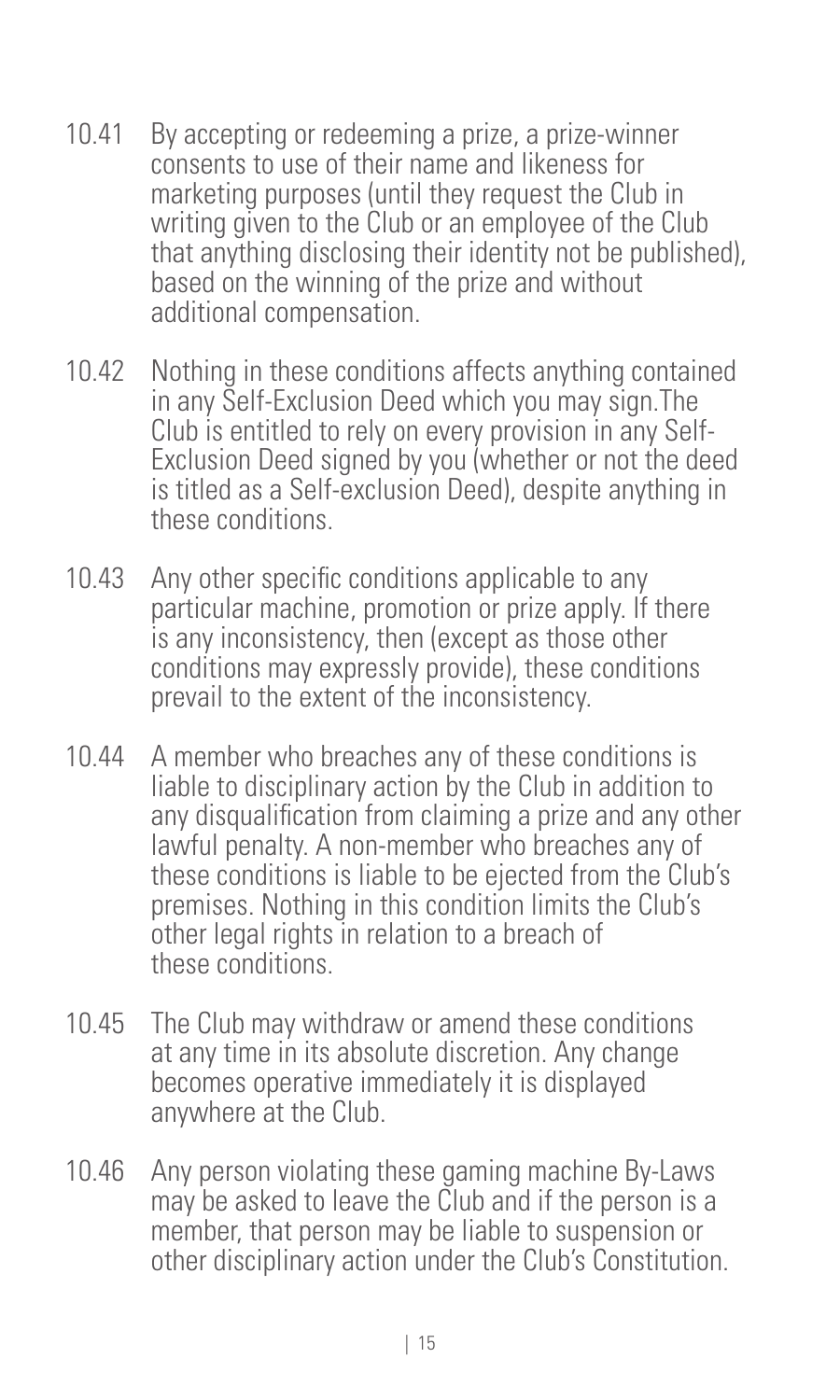# 11. ADDITIONAL PLAYING CONDITIONS

- 11.1 These conditions and warnings form part of, and should be read in conjunction with, the Club's Machine Playing Conditions.
- 11.2 Playing gaming machines may involve various risks.
- 11.3 Playing gaming machines can cause you to lose money. Excessive or addictive playing may cause or exacerbate health problems.
- 11.4 Any liability of the Club for any breach of a warranty implied by section 74 of the Trade Practices Act 1974 (C'th) is excluded, but only to the extent that the liability relates to death or personal injury.
- 11.5 Nothing in the Club's Machine Playing Conditions or these conditions excludes, modifies or limits (or is intended to exclude, modify or limit) any warranty or term implied or imposed by any statute (including the trade Practices Act, (C'th) and Fair Trading Act 1987 (NSW) which may not, under the terms of the statute, be excluded, modified or limited.
- 11.6 Any breach of our House Gaming Policy will result in the reporting to the appropriate authorities, as well as lead to immediately being placed on the NTBA (Not to be admitted) list, and requested to attend the Club's Disciplinary Committee meeting. This may result in the withdrawal of your membership.

IS GAMBLING A PROBLEM FOR YOU? Oakdene House Foundation 1 Dale Street Fairfield NSW 2165 Phone: 02 8717 0999 www.oakdenehouse.org.au

#### For after hours assistance please contact GambleAware 1800 858 858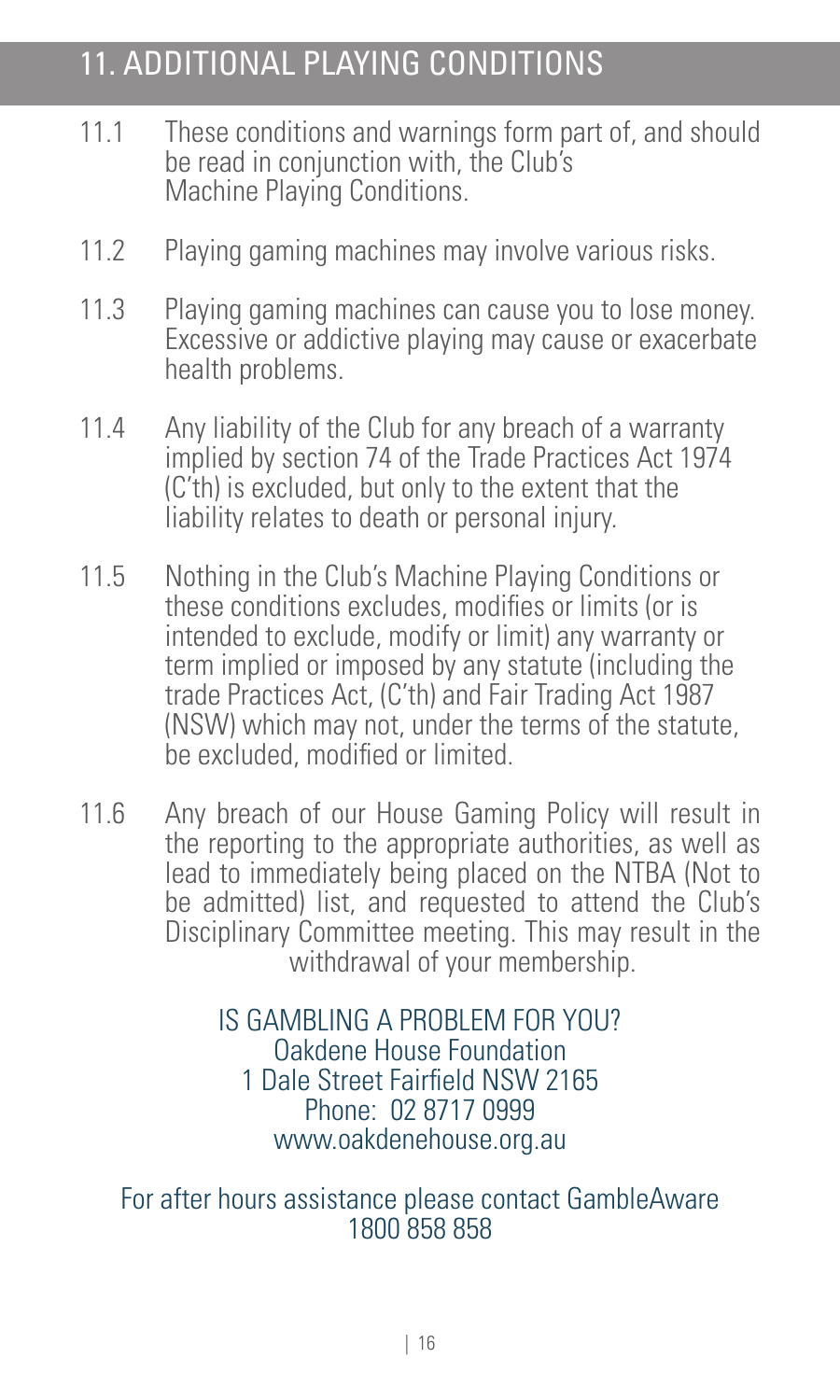# 12. CANVASSING, ADVERTISEMENTS/NOTICES AND COLLECTIONS FOR CHARITIES ETC

- 12.1 Members and guests are prohibited, without the prior consent of the Chief Executive Officer from using the Club noticeboard for the displaying of any notices for any purposes whatsoever.
- 12.2 Members and guests are prohibited from bringing onto the Club premises a petition of any kind which conflicts with the Club's Constitution.
- 12.3 Soliciting for and/or collecting moneys for charitable or other purposes, the sale of tickets in lotteries or raffles or for any event on the Club's premises will not be made without the prior approval of the Board of Directors or the Chief Executive Officer<sup>1</sup>

# 13. FUNERAL ASSISTANCE BENEFIT

- 13.1 Subject to the qualifications below, upon written request to the Chief Executive Officer from the Executor or Administrator of a deceased member's estate, the Club will consider for approval, and if approved, pay a funeral assistance benefit of \$200 to the deceased member's estate.
- 13.2 Funeral assistance benefit will be paid under this By-Law unless:
- (a) The deceased member was a member of the Club for a continuous period of not less than five (5) years; and who joined the Club on or before 31st December, 1998.
- (b) No funeral benefit will be paid to any person who joined the Club on or after 1st January, 1999
- (c) The benefit payment is not automatic and must be applied for, by presenting a copy of the Funeral Director's account, and/or a copy of the member's death certificate.
- (d) All ex-service members who are full members of the City of Fairfield RSL Sub Branch are subject to specific funeral benefits as formulated by the Executive of the Sub Branch.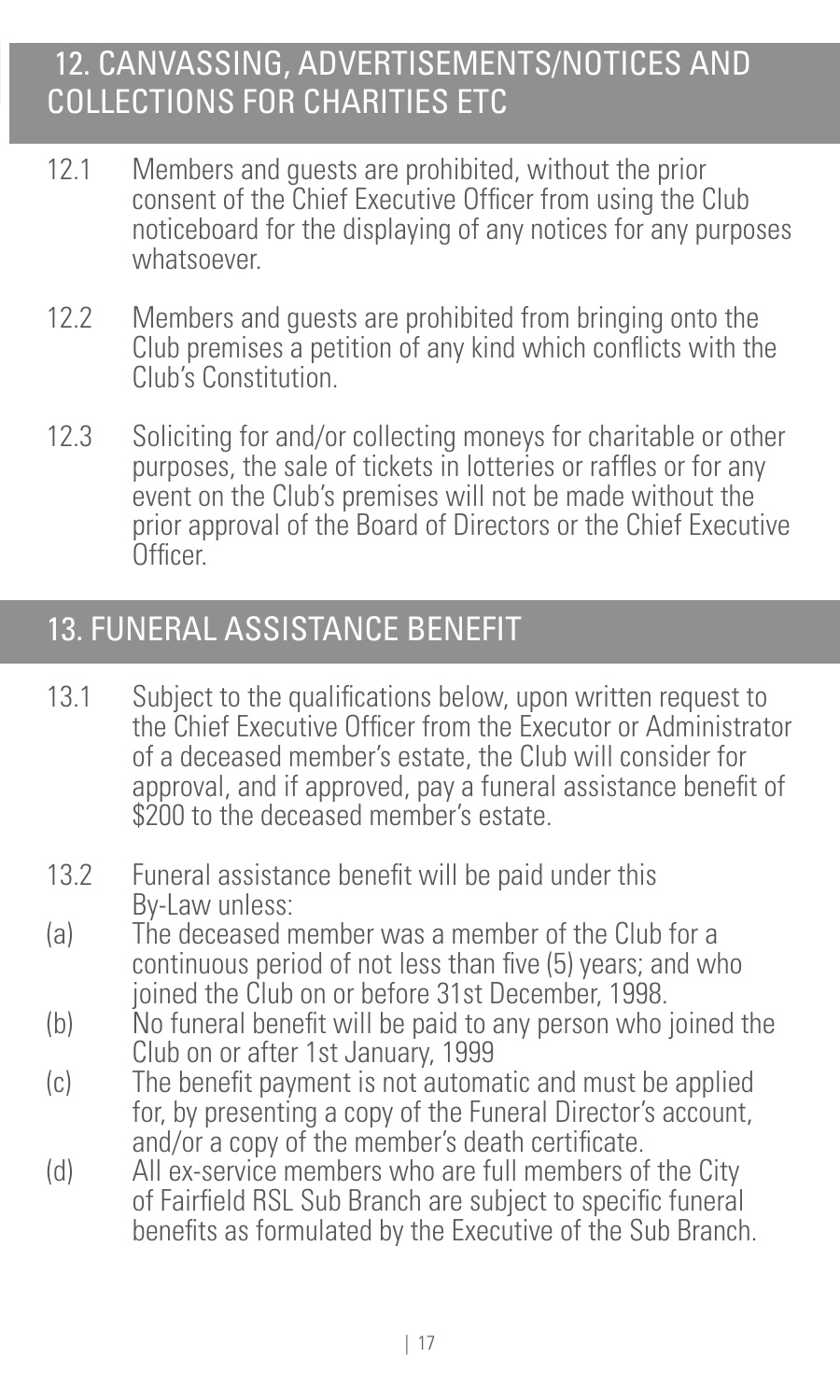13.3 Chief Executive Officer may require such documents from the Executor or Administrator of the member's estate as he or she considers necessary to verify a request made under this By-Law.

### 14. CERTIFICATES OF APPRECIATION

- 14.1 Members who have given outstanding voluntary service to the Club or a Sub Club of the Club may be nominated for a Certificate of Appreciation or any other suitable award.
- 14.2 Nominations for Certificates of Appreciation will be submitted on the form prescribed for that purpose and delivered to the Chief Executive Officer no later than the fourth Tuesday of February in each year. No more than six (6) nominations will be approved by the Board in any one year.

# 15. COMPLAINTS

- 15.1 All complaints regarding the Club, its members, their guests and the Club's employees or in regard to any other matter, must be made in writing to the Club's Chief Executive Officer.
- 15.2 In no instance will an employee of the Club be reprimanded directly by a member. Any complaint about an employee of the Club may be made to the Chief Executive Officer or Duty Manager.

### 16. DISCIPLINARY ACTION

- 16.1 The Club's Constitution sets out matters for which a member may be disciplined. If a member is found:
- (a) to have refused or neglected to comply with any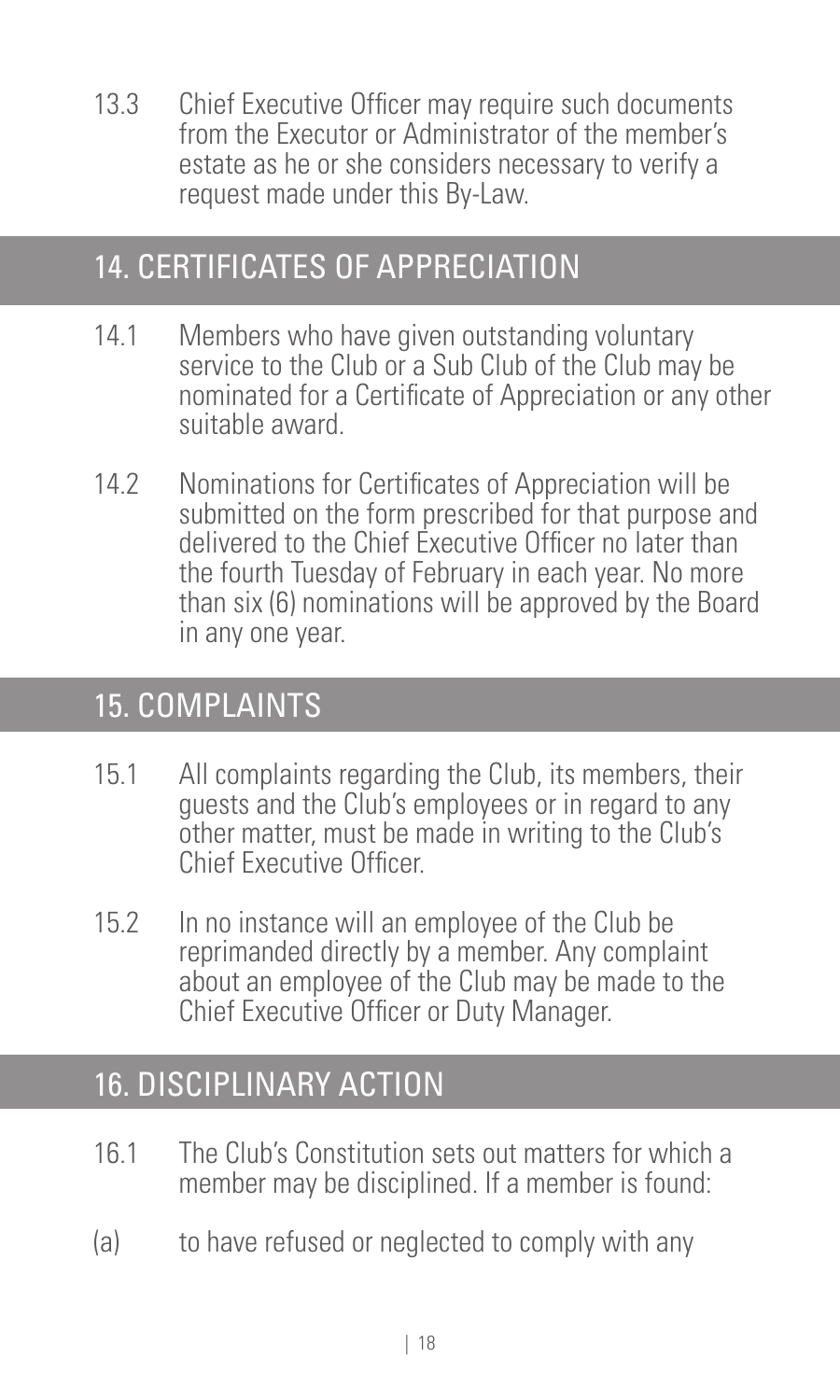provision of this Constitution or any By-Laws; or

- $(b)$  to be quilty of any conduct which is prejudicial to the Club's interests; or
- (c) to be guilty of any conduct which is unbecoming of a member; or
- (d) to be guilty of any conduct which renders the member unfit for membership, The member may be reprimanded, suspended from any or all privileges of membership for a period or expelled from membership by the Board of Directors (or by a Committee established and authorised by the Board of Directors pursuant to the Club's Constitution).
- 16.2 Any of the following conduct will be considered conduct in respect of which disciplinary action may be taken under the Club's Constitution to:
- (a) Introduce a guest to the Club except in accordance with the requirements from time to time of the Registered Clubs Act, 1976, The Club's Constitution and these By-Laws and fail to remain in the company of that guest in accordance with the requirements of the Registered Clubs Act, or
- (b) Knowingly introduce a person as a guest who has been expelled or suspended from the Club or had their application for membership to the Club refused; or
- (c) Infringe the Club's Constitution and/or any of these By-Laws; or
- (d) Organise or take part in gambling activities on the Club's premises apart from the use of gaming machines in accordance with these rules or outside of those in accordance with the Office of Liquor Gaming and Racing.
- (e) Solicit for money, goods or services; or<br>(f) Be under the influence of illegal drugs
- Be under the influence of illegal drugs or deals in or introduces illegal drugs to the Club's premises and/or precincts of the Club; or
- (g) Use objectionable language; or<br>(h) Be involved in fisticuffs or phys
- Be involved in fisticuffs or physical assault in the Club premises and/or precincts of the club; or
- (i) Take liquor from the Club's premises without authority;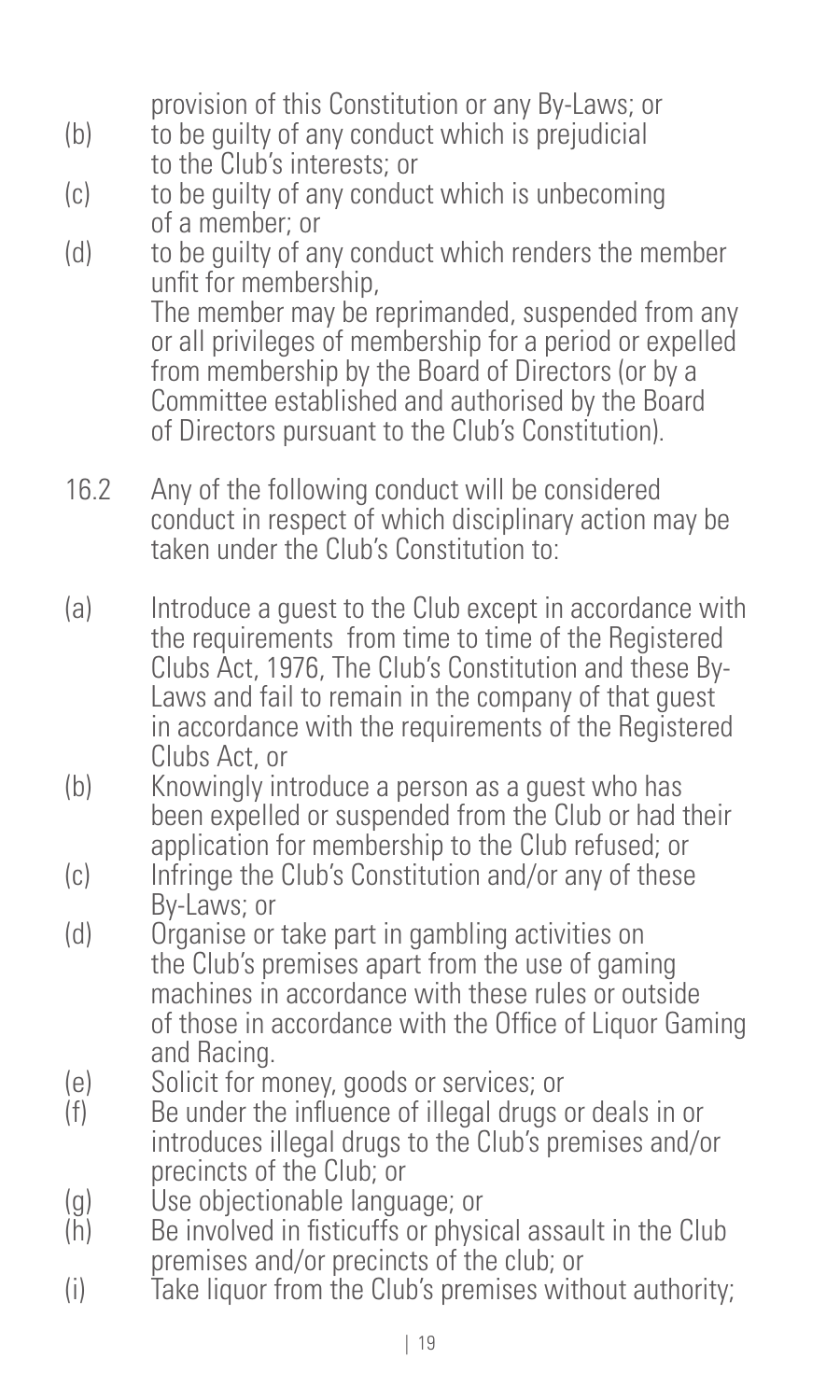or

- (j) Disregard the directions of any member of the Board of Directors or delegated employee of the Club, including the directions of the Chief Executive Officer, Duty Manager or Gaming Manager; or
- (k) Damage or remove club property; or<br>(I) Bemain on the Club's premises at ur
- Remain on the Club's premises at unauthorised times; or
- (m) Cause offence to any other member, guest or an employee of the Club which is prejudicial to the good order of the Club or comfort or welfare of any other member, guest or an employee of the Club; or
- (n) Allow any person under the age of 18 years to use or operate gaming machines on the Club's premises.
- (o) Any groups of individuals and/or individuals loitering i.e. to linger idly or aimlessly, or remain on the premises with no intention to utilise our amenities.
- (p) Use of mobile phones and cameras in toilets, locker rooms, and change rooms within the Club. In addition the use of cameras on our gaming floor is prohibited along with any other inappropriate use of cameras and phones.
- (q) Any actions that may involve a conflict of interest that may have a negative or adverse effect on the Club or the Club's business including but not limited to:
	- (i) being elected or appointed to the board or governing body of another registered club located within a 40km radius of the Club's premises whilst serving on the board of the Club;
	- (ii) seeking nomination for election to the board or governing body of another registered club located within a 40km radius of the Club's premises whilst serving on the board of the Club;
	- (iii) introducing temporary members or quests to the Club for the purposes of using or viewing the Club's intellectual property, designs and/ or fit-out for the commercial interests of the member, or the temporary member or guest introduced by the member;
	- (iv) providing any confidential information of the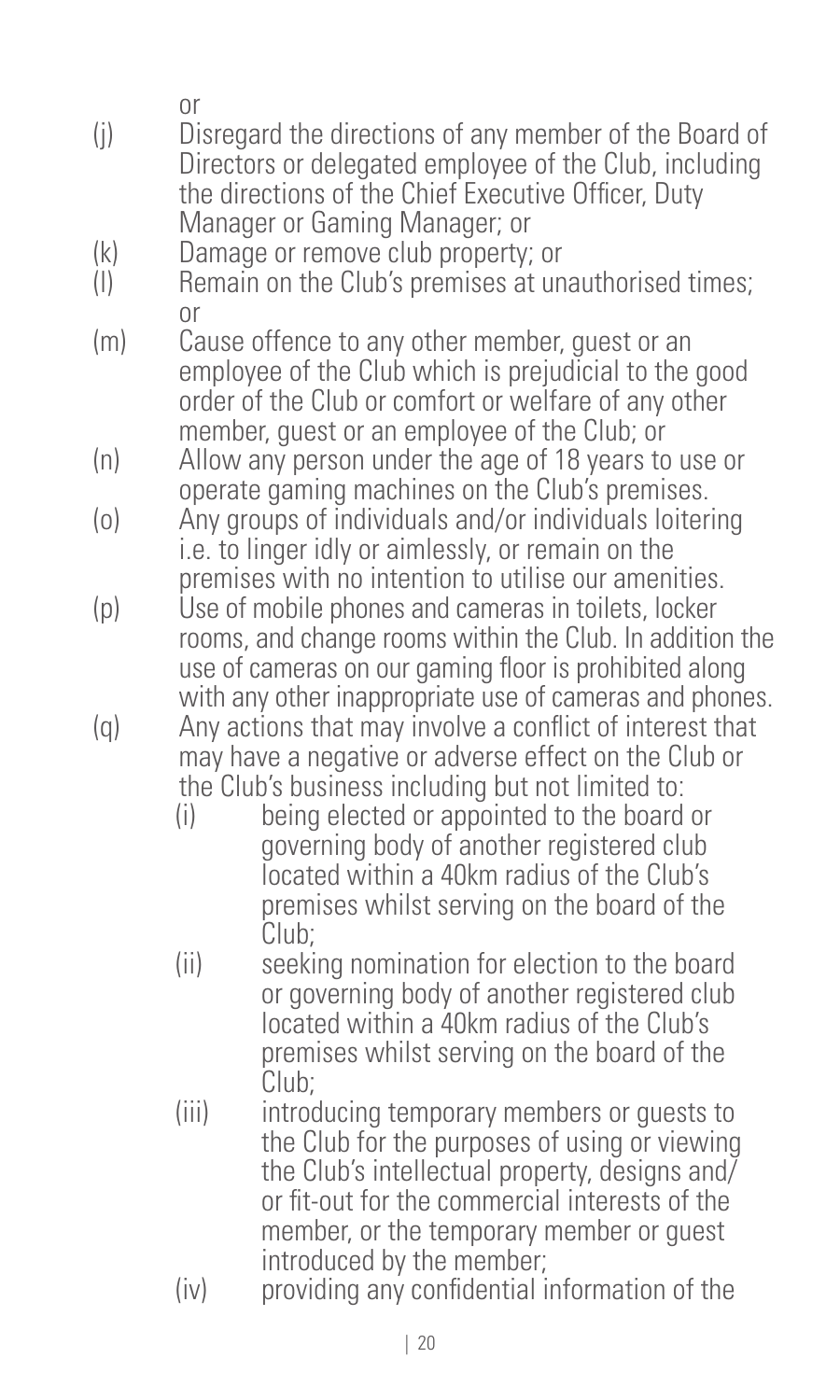Club (which the member knows, or ought to know is confidential) to any third party unless the member:

(A) has the Club's prior written consent; or (B) is required to do so by law, provided that the member has promptly notified the Club of the disclosure; or

- (v) any actions that may have a negative or adverse effect on the Club or Club's business in relation to the Club's intellectual property or confidential information particularly involving the Club's competitors.
- 16.3 The Board or any Committee established and authorised by the Board pursuant to the Club's Constitution may take disciplinary action against a member pursuant to the Club's Constitution for breach of the Club's Constitution and/or any of these By-Laws.

# 17. GENERAL

- 17.1 Any matters connected with the Club's Management. which are not provided for in the Constitution and By-Laws, will be dealt with by the Board of Directors, whose decision will be final.
- 17.2 All decisions given by the Board of Directors in accordance with the Club's Constitution, including decisions concerning penalties for breach of these By-Laws or the Club's Constitution, or concerning the construction or interpretation of any of these By-Laws or the Club's Constitution, will be final and binding on all members.
- 17.3 Members and their guests will conduct themselves at all times, in such a manner so as not to cause offence or nuisance or annoyance to other members and guests.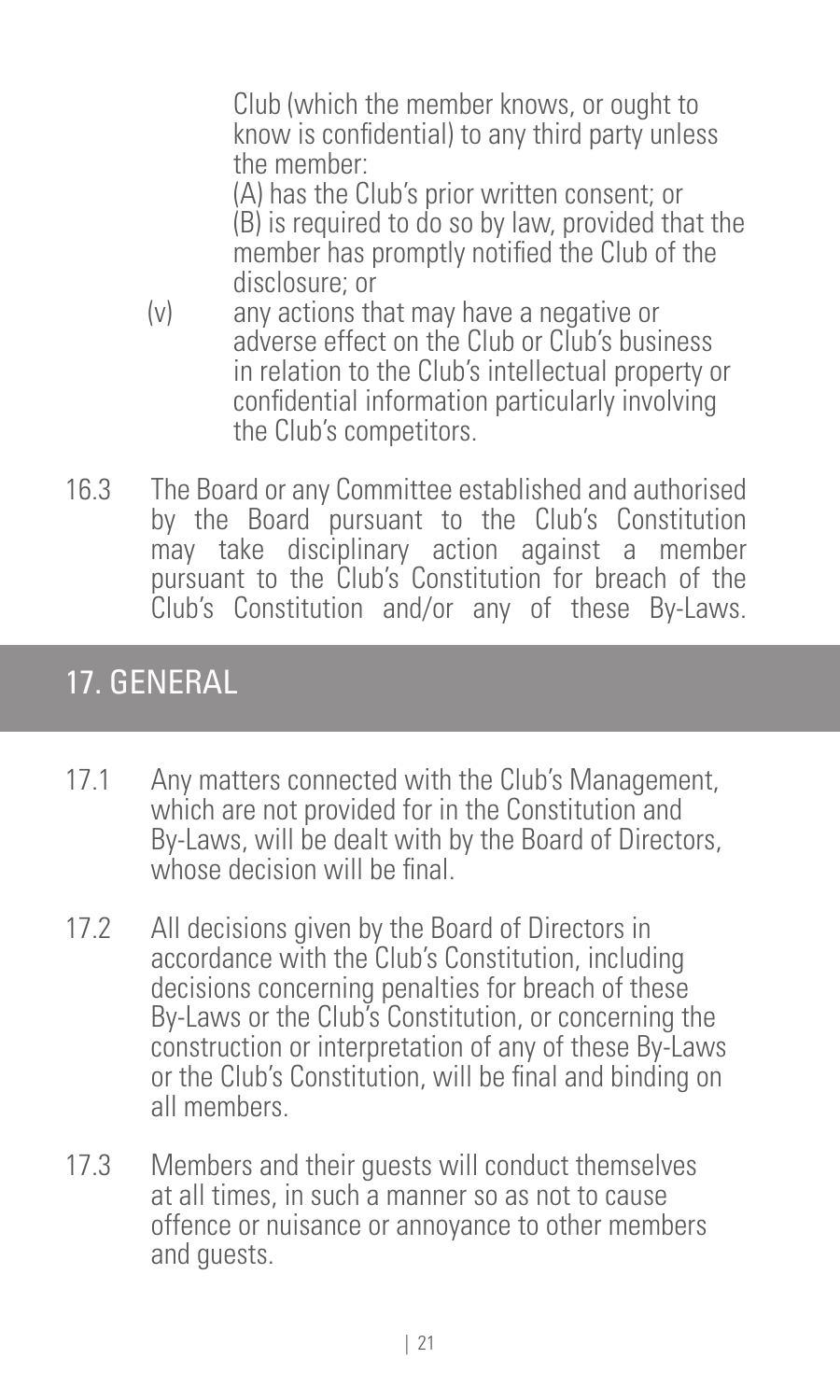- 17.4 Members and their guests will not be permitted to enter behind the bars of the Club's premises, nor in the cool room or kitchen of the Club's premises, nor any other part of the Club as may, from time to time, be specified by the Board of Directors or the Chief Executive Officer. Areas designated for staff only must not be entered by members or quests.
- 17.5 All members and guests will leave the Club premises within 30 minutes of the bar closing, or when directed by the Chief Executive Officer or his Deputy.
- 17.6 When leaving the Club no member or guest will make any unnecessary noise or disturbance in the precincts of the Club which, for the purpose of these By-Laws, include the Club's land and buildings and the areas bounded by Dale Street, Vine Street, Lawson Street, Anzac Avenue, the Club's car parks in Bertha Street (or any other car parks (s) that the Club may cause to be used).
- 17.7 Any member guilty of breaching these By-Laws and/or the Club's Constitution will be the subject of disciplinary action pursuant to the Club's Constitution and may be suspended immediately pending such disciplinary action.<br>17.8 Membe
- Members and quests must pay their respects to the National Anthem and the Australian National Song as required, and give due recognition to the "ODE" when it is played in the Club's premises.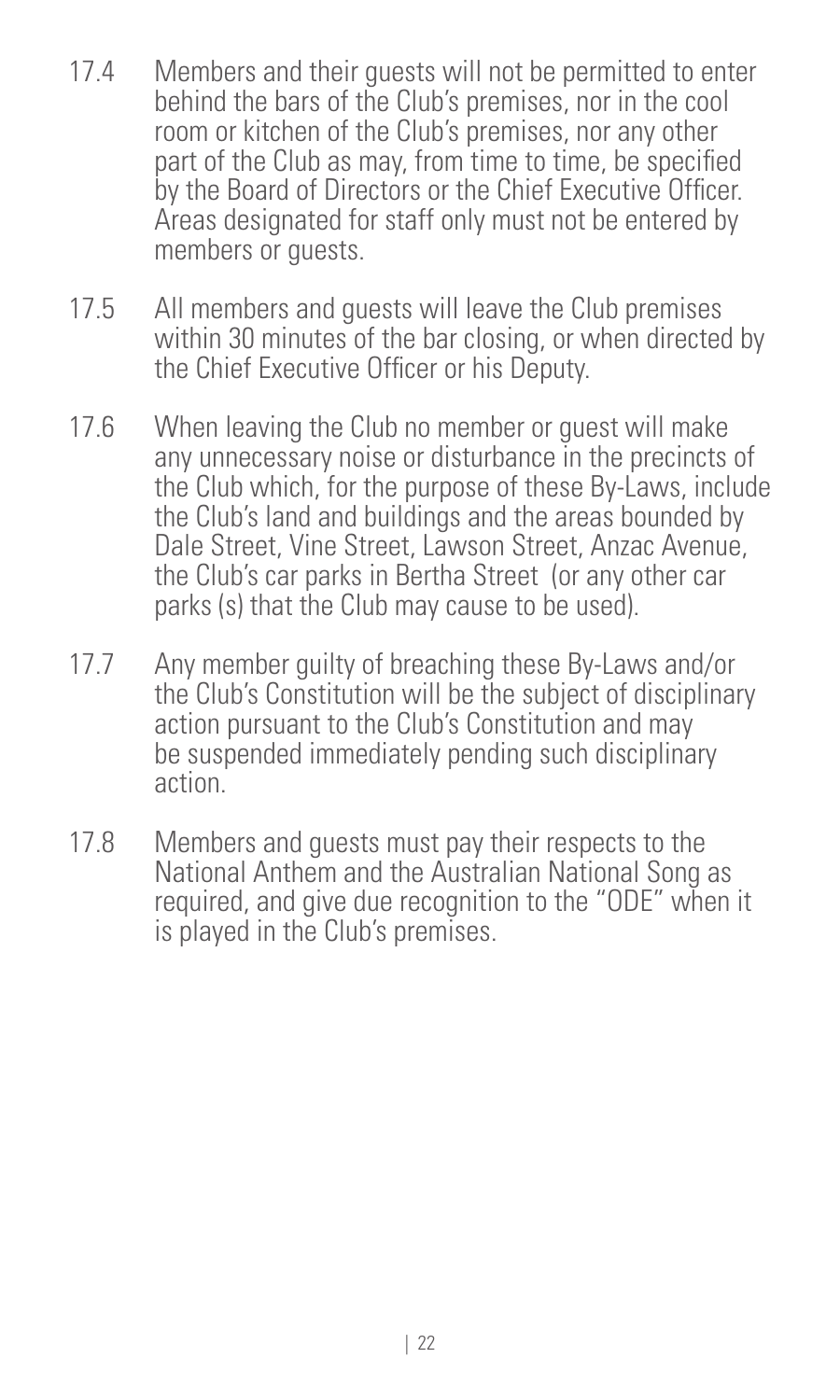- 17.9 All members are expected to ensure that their guests are aware of these By-Laws.
- 17.10 The Chief Executive Officer or Duty manager will have the right to request any person to leave the Club's premises if the Chief Executive Officer or Duty manager considers that person to be undesirable or in breach of these By-Laws and/or the Club's Constitution.

A copy of the Club's Constitution is available for perusal at the front lobby.

Approved by the Board of Directors, May 2022.